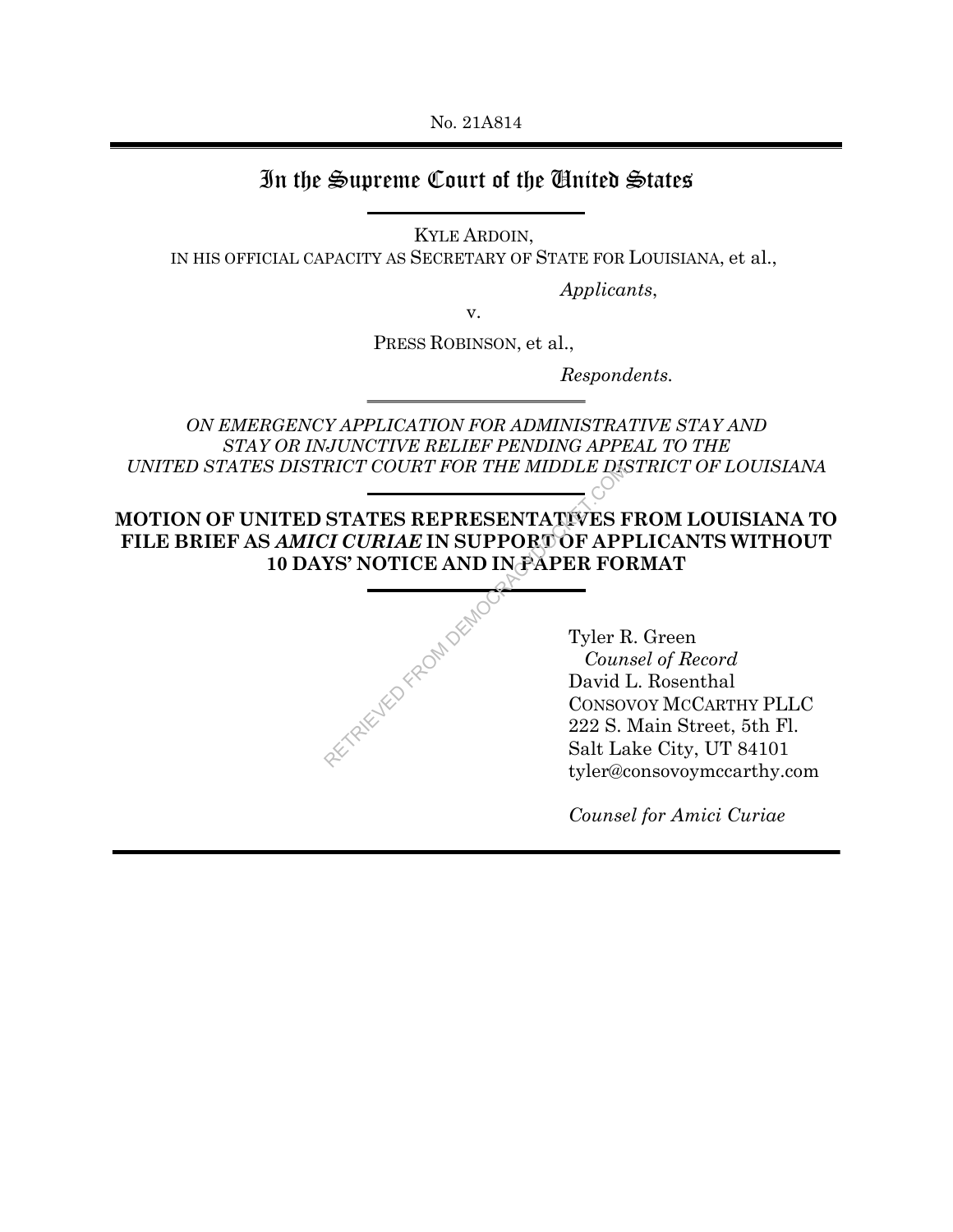Four of Louisiana's six United States House of Representatives members respectfully move for leave to file the enclosed brief as *amici curiae* in support of applicants. *Amici* are Representatives Steve Scalise (First District), Clay Higgins (Third District), Mike Johnson (Fourth District), and Julia Letlow (Fifth District). All are running for reelection in 2022 and thus have a significant interest in both the timeliness and the boundaries of the congressional districts. This case presents an important issue of interpreting and applying Section 2 of the Voting Rights Act issues identical to those this Court has already agreed to review on the merits next Term. *See Merrill v. Milligan*, No. 21-1086 (probable jurisdiction noted Feb. 7, 2022; argument set for Oct. 4, 2022). *Amici* have a strong interest in the administration of a nondiscriminatory election system that allows all Louisiana citizens to participate equally. And *amici* are concerned that the remedy pursued by the plaintiffs and ordered by the district court will not only disrupt Louisiana's elections but also jeopardize the State's neutral districting process. Their proposed brief analyzes these and other relevant legal issues from *amici's* unique perspective. ligan, No. 21-1086 (probable jurisdies)<br>2022). Amici have a strong interest<br>tion system that allows all Louisian<br>concerned that the remedy pursue<br>court will about only disrupt Louisi<br>utral districting process. Their prop

*Amici* also move to file their brief without ten days' notice to the parties of their intent to file as ordinarily required by Sup. Ct. R. 37.2(a) and to file this brief in an unbound format on  $8\frac{1}{2}$ -by-11-inch paper rather than in booklet form. These requests are necessary due to the press of time related to the emergency nature of the application.

*Amici* notified counsel for the applicants and respondents to obtain consent for their proposed brief. The applicants and the *Robinson* plaintiffs both consented, and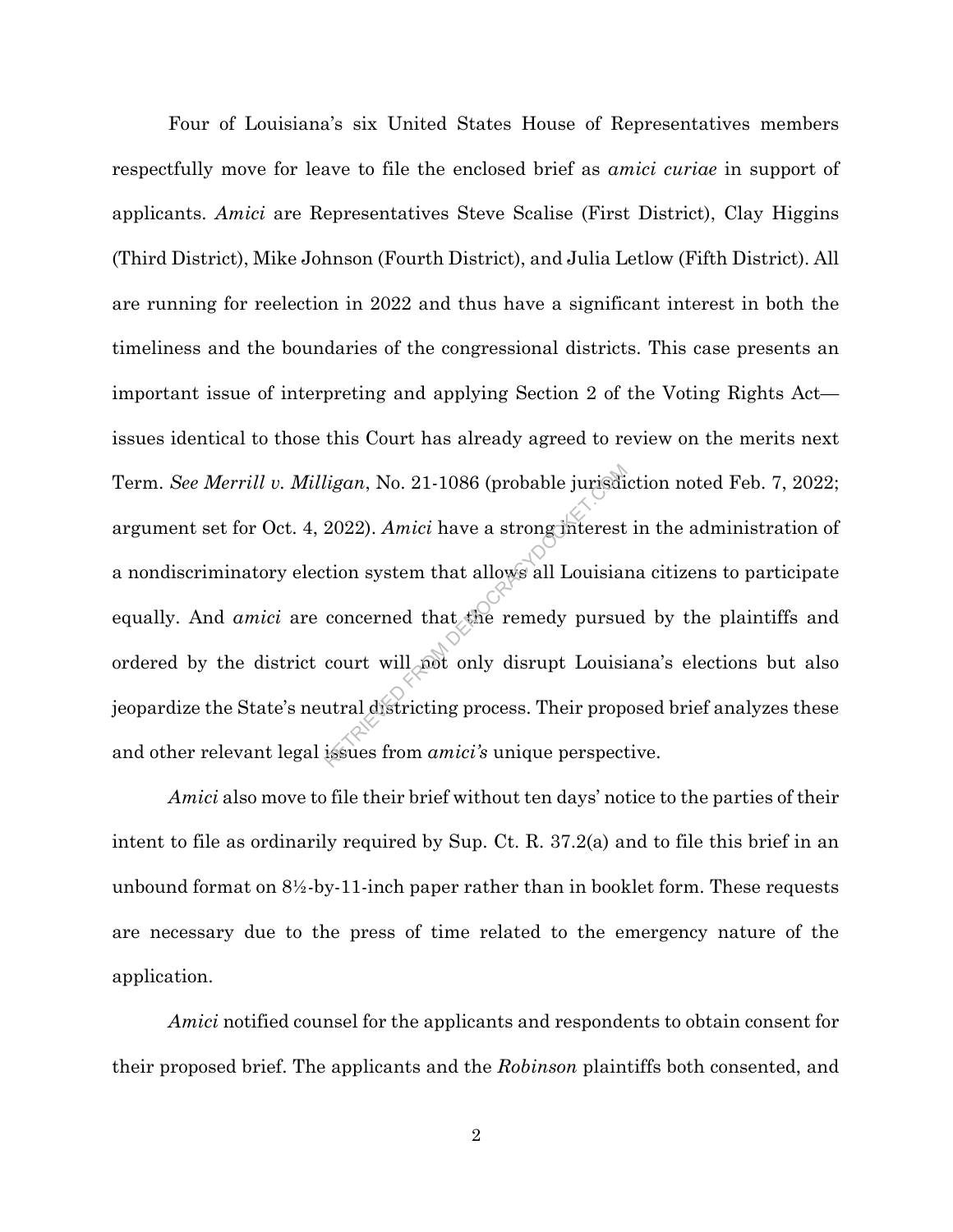the *Galmon* plaintiffs informed counsel that they take no position on the filing of this brief.

Respectfully submitted,

Tyler R. Green *Counsel of Record*  David L. Rosenthal CONSOVOY MCCARTHY PLLC 222 S. Main Street, 5th Fl. Salt Lake City, UT 84101 tyler@consovoymccarthy.com

*Counsel for Amici Curiae* Jours ...

JUNE 22, 2022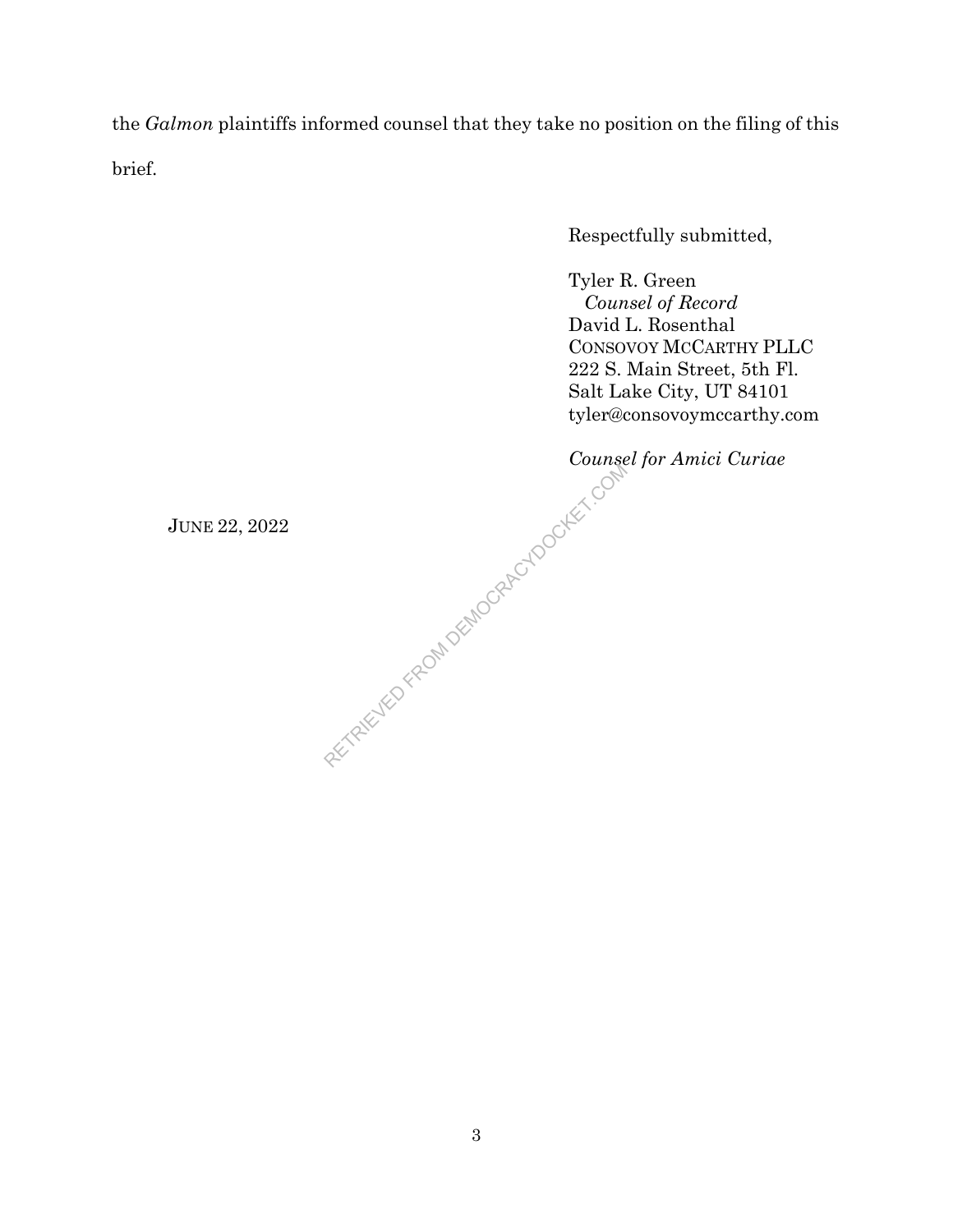No. 21A814

# In the Supreme Court of the United States

KYLE ARDOIN,

IN HIS OFFICIAL CAPACITY AS SECRETARY OF STATE FOR LOUISIANA, et al.,

 *Applicants*,

v.

PRESS ROBINSON, et al.,

 *Respondents.* 

*ON EMERGENCY APPLICATION FOR ADMINISTRATIVE STAY AND STAY OR INJUNCTIVE RELIEF PENDING APPEAL TO THE UNITED STATES DISTRICT COURT FOR THE MIDDLE DISTRICT OF LOUISIANA*

**BRIEF FOR UNITED STATES REPRESENTATIVES FROM LOUISIANA AS** *AMICI CURIAE* **IN SUPPORT OF APPLICANTS**

| RICT COURT FOR THE MIDDLE DR                                  |                                                                            |
|---------------------------------------------------------------|----------------------------------------------------------------------------|
| STATES REPRESENTATIVES F<br><i>CURIAE</i> IN SUPPORT OF APPLI |                                                                            |
| FIRAKUED FROM DEMOCRA                                         | Tyler F<br>Coun<br>David 1<br><b>CONSO</b><br>222 S.<br>Salt La<br>tyler@c |
|                                                               |                                                                            |

Tyler R. Green *Counsel of Record*  David L. Rosenthal CONSOVOY MCCARTHY PLLC 222 S. Main Street, 5th Fl. Salt Lake City, UT 84101 tyler@consovoymccarthy.com

*Counsel for Amici Curiae*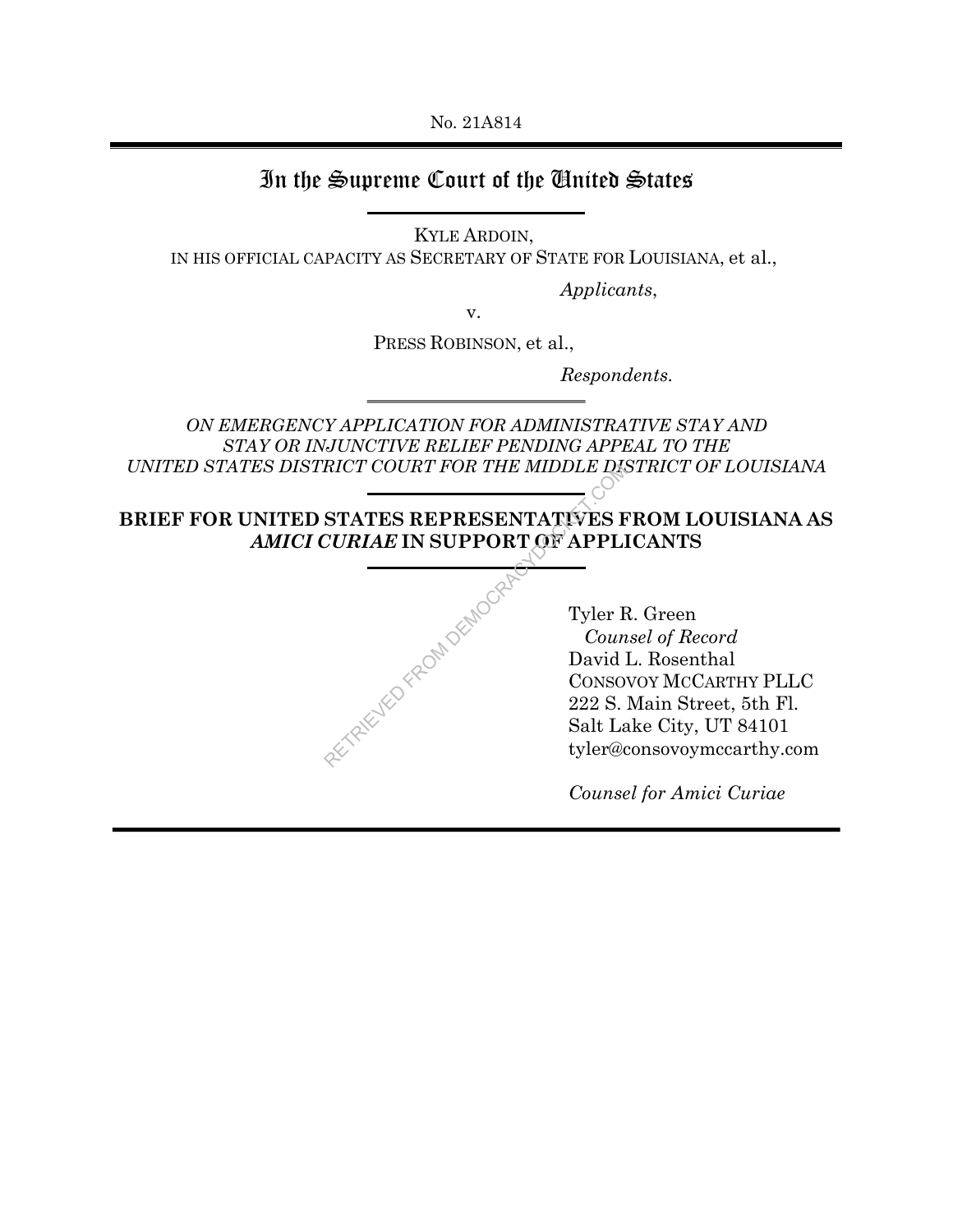| I.   |           | The Court's decision to grant a stay and set for argument identical<br>issues at an identical time is the clearest reason to grant the |
|------|-----------|----------------------------------------------------------------------------------------------------------------------------------------|
| II.  |           | Because proportional representation is atypical in single-member                                                                       |
| III. |           | The district court's approach defies the statute, precedent, and the                                                                   |
|      | Α.        | Section 2 does not require proportional representation 14                                                                              |
|      | <b>B.</b> | Precedent does not require proportional representation.  17                                                                            |
|      | $C$ .     | The Fourteenth Amendment prohibits maps drawn by race20                                                                                |
|      |           |                                                                                                                                        |
|      |           |                                                                                                                                        |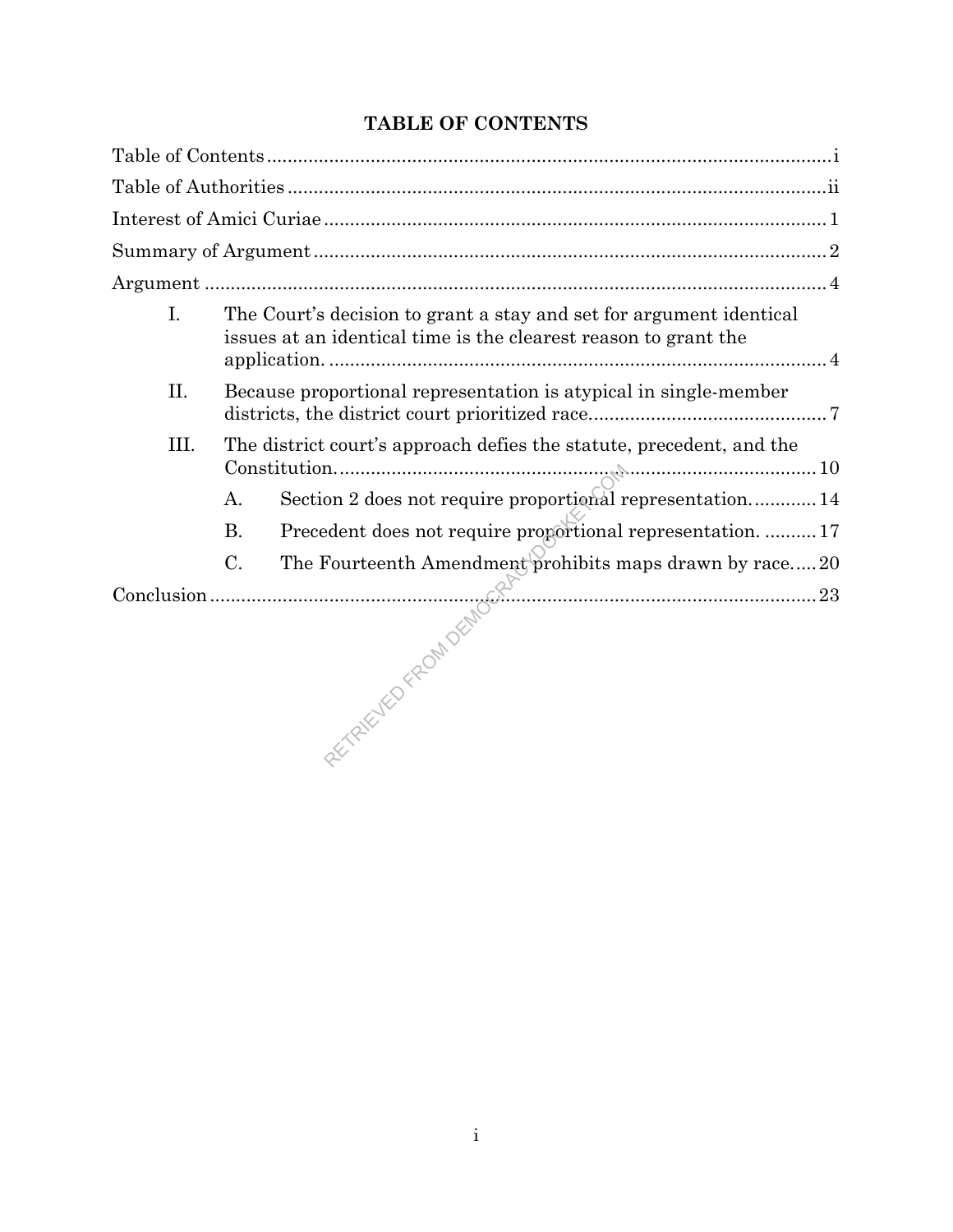# **TABLE OF AUTHORITIES**

**CASES**

| Alabama Legislative Black Caucus v. Alabama, 575 U.S. 254 (2015) 22                                              |  |
|------------------------------------------------------------------------------------------------------------------|--|
|                                                                                                                  |  |
|                                                                                                                  |  |
|                                                                                                                  |  |
|                                                                                                                  |  |
|                                                                                                                  |  |
|                                                                                                                  |  |
|                                                                                                                  |  |
|                                                                                                                  |  |
|                                                                                                                  |  |
|                                                                                                                  |  |
|                                                                                                                  |  |
|                                                                                                                  |  |
|                                                                                                                  |  |
| Parents Involved in Cmty. Sch. v. Seattle Sch. Dist., No. 1,                                                     |  |
|                                                                                                                  |  |
|                                                                                                                  |  |
|                                                                                                                  |  |
|                                                                                                                  |  |
| $\label{prop:main} \emph{Thoruburg $v$.} \emph{Gingles, 478 U.S. 30 (1986) }.$                                   |  |
|                                                                                                                  |  |
|                                                                                                                  |  |
| <b>STATUTES</b>                                                                                                  |  |
|                                                                                                                  |  |
| <b>OTHER AUTHORITIES</b>                                                                                         |  |
| 2021 Demographics, Miami Matters,<br>https://www.miamidadematters.org/demographicdata? id=12&sectionId=942 (Jan. |  |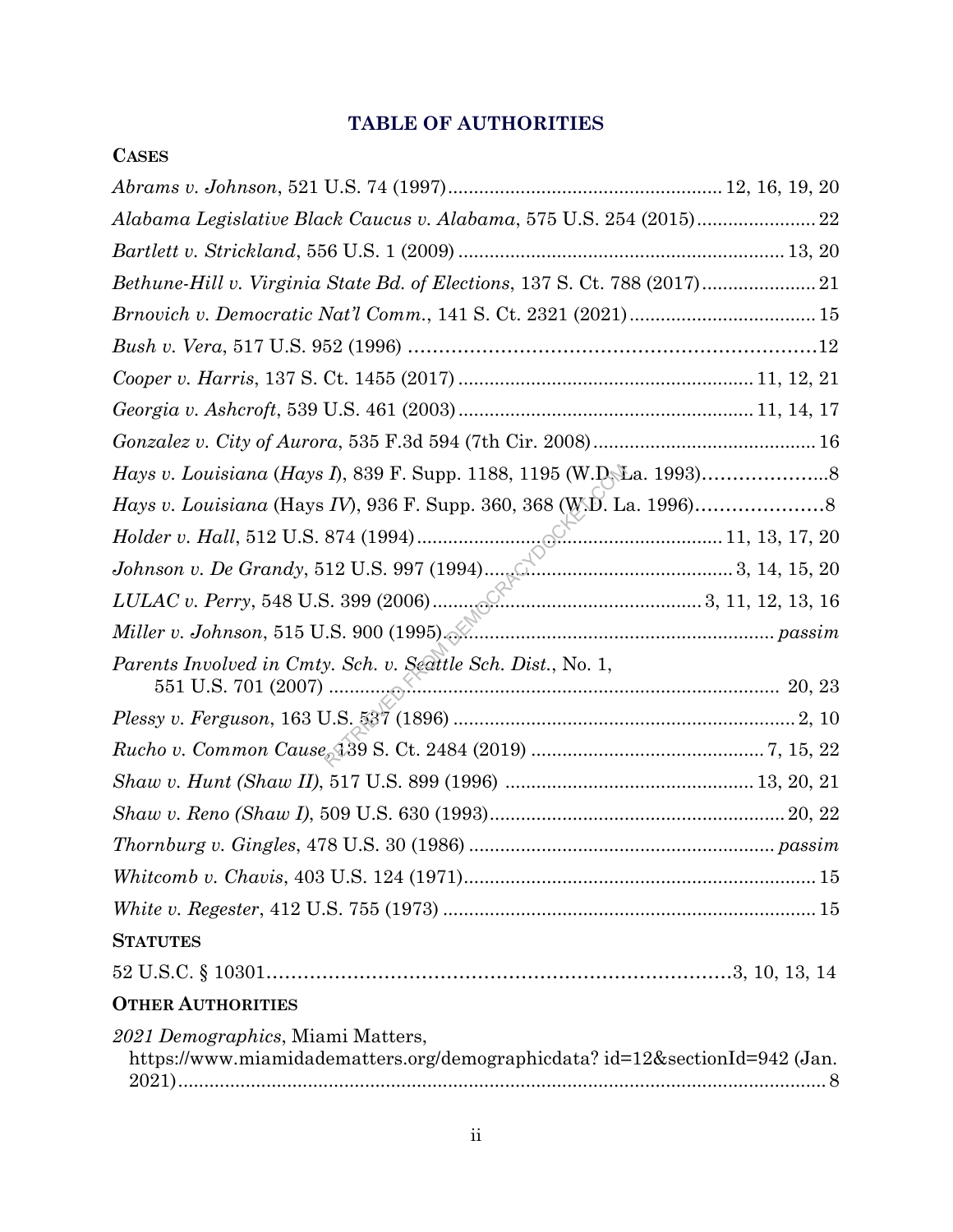| Louisiana: 2020 Census, U.S. Census Bureau,<br>https://www.census.gov/library/stories/state-by-state/louisiana-population-change-                        |
|----------------------------------------------------------------------------------------------------------------------------------------------------------|
| Harvard University, <i>Political Geography: The Mathematics of Redistricting, A</i><br>Lecture by Moon Duchin, YouTube, at 17:58, 44:52 (Nov. 26, 2018), |
| Jowei Chen & Nicholas O. Stephanopoulos, The Race-Blind Future of Voting, 130                                                                            |
| Moon Duchin et al., <i>Locating the Representational Baseline: Republicans in</i>                                                                        |
| <i>Quick Facts</i> , U.S. Census Bureau, https://www.census.gov/quickfacts/LA (last visited                                                              |
|                                                                                                                                                          |

RETRIEVED FROM DEMOCRACYDOCKET.COM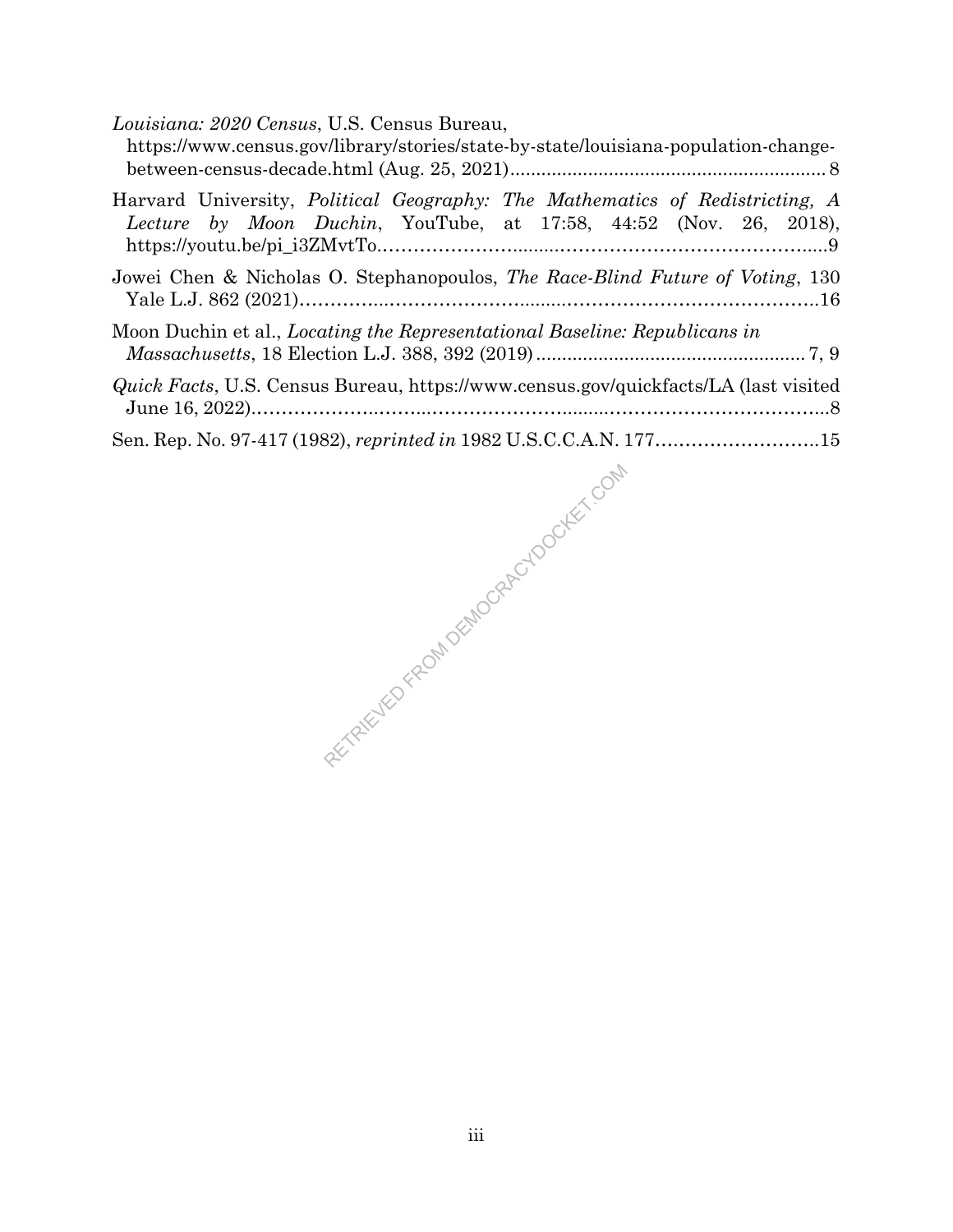### **INTEREST OF AMICI CURIAE**

*Amici* are four of six United States House of Representatives members from Louisiana: Representatives Steve Scalise (First District), Clay Higgins (Third District), Mike Johnson (Fourth District), and Julia Letlow (Fifth District). All are running for reelection in 2022 and thus have a significant interest in both the boundaries of the congressional districts and the deadline by which those boundaries are set. This case presents an important issue of interpreting and applying Section 2 of the Voting Rights Act. *Amici* have a strong interest in the administration of a nondiscriminatory election system that allows all Louisiana citizens to participate equally. And *amici* are concerned that the remedy pursued by the plaintiffs and ordered by the district court will not only disrupt Louisiana's elections but also jeopardize the State's neutral districting process.\* RETRIEVED FROM DEM

<sup>\*</sup> In accordance with Rule 37.6, no counsel for a party authored this brief in whole or in part, and no counsel or party made a monetary contribution intended to fund the preparation or submission of this brief. The National Republican Congressional Committee made a monetary contribution intended to fund the preparation and submission of this brief. All App. references are to the applicants' appendix in *Ardoin v. Robinson*, No. 21A814.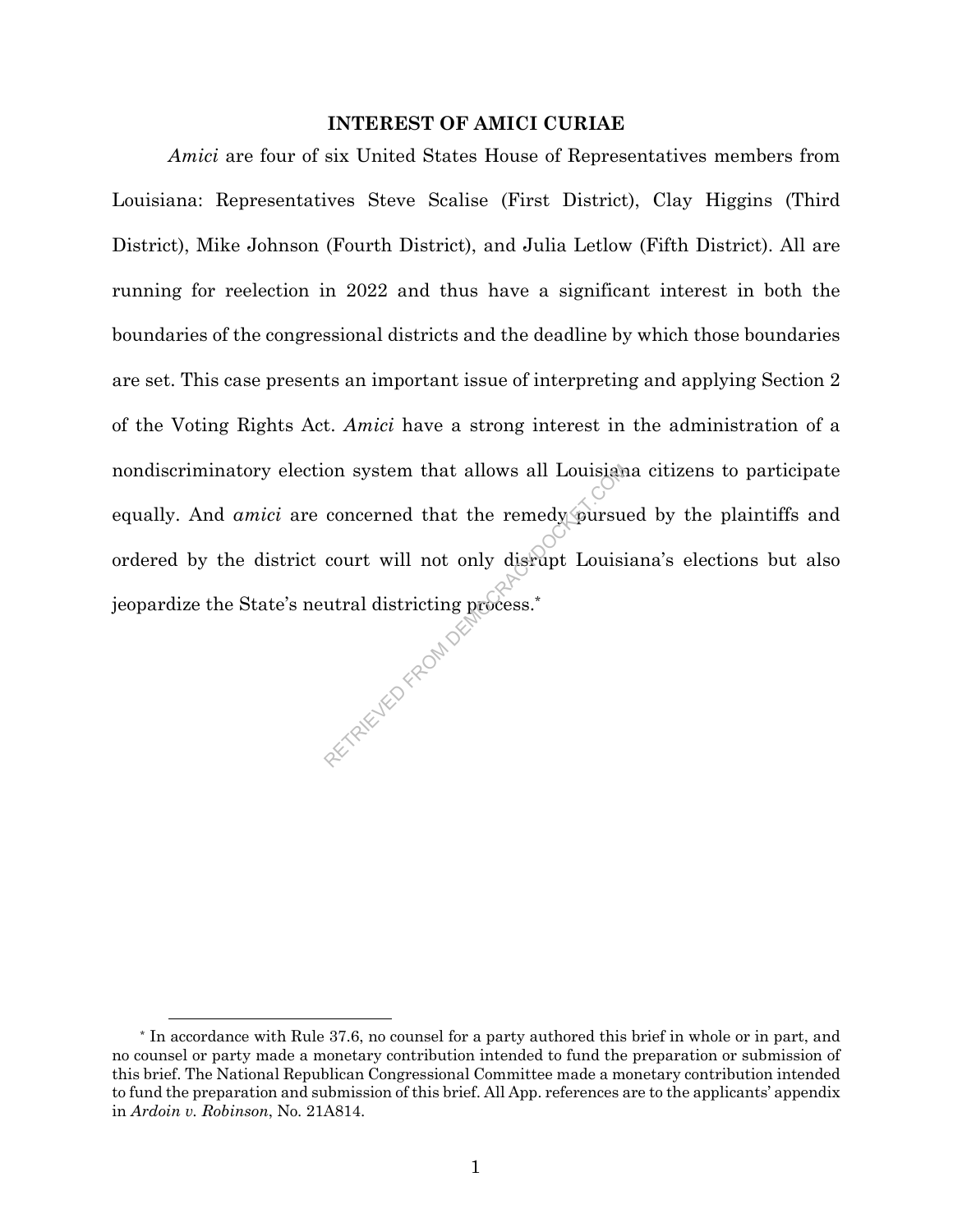#### **SUMMARY OF ARGUMENT**

Precisely because "[t]here is no caste here" in our Nation, *Plessy v. Ferguson*, 163 U.S. 537, 559 (1896) (Harlan, J., dissenting), Americans of all races, ages, and backgrounds live among other Americans of all races, ages, and backgrounds. This geographic dispersion means that when drawing electoral district lines using a neutral districting process, proportionality between population and discrete identifying characteristics—such as age or race—is not the norm. To achieve this type of unnatural proportionality across districts, the line-drawing process cannot be neutral. Something else must be given priority.

Here, the district court decided that the "something else" to be given priority was racial segregation. For years—including under prior Department of Justice supervision when the Voting Rights Act required preclearance—Louisiana's neutral process had produced one majority-minority congressional district. And in Louisiana's redistricting cycle after the 2020 Census, an expert had run ten thousand neutral maps, not one of which produced even a single majority-minority district let alone two. App. 15. Even so, the district court fixated on the fact that while "Black Louisianans make up 33.13% of the total population and 31.25% of the voting age population, they comprise a majority in only 17% of Louisiana's congressional districts." App. 140. must be given priority.<br>
court decided that the "something explicit of the something and prior<br>
for years—including ander prior<br>
ting Rights Act required preclearar<br>
one majority-minority congress:<br>
cycle after the 2020 Ce

So, the district court emphasized, "Louisiana's Black community" could "comprise more than 50% of the voting-age population in a second congressional district." App. 10. In fact, the plaintiffs' experts were "specifically asked to draw two [black-majority districts] by the plaintiffs," App. 116-17, and "did not attempt to draw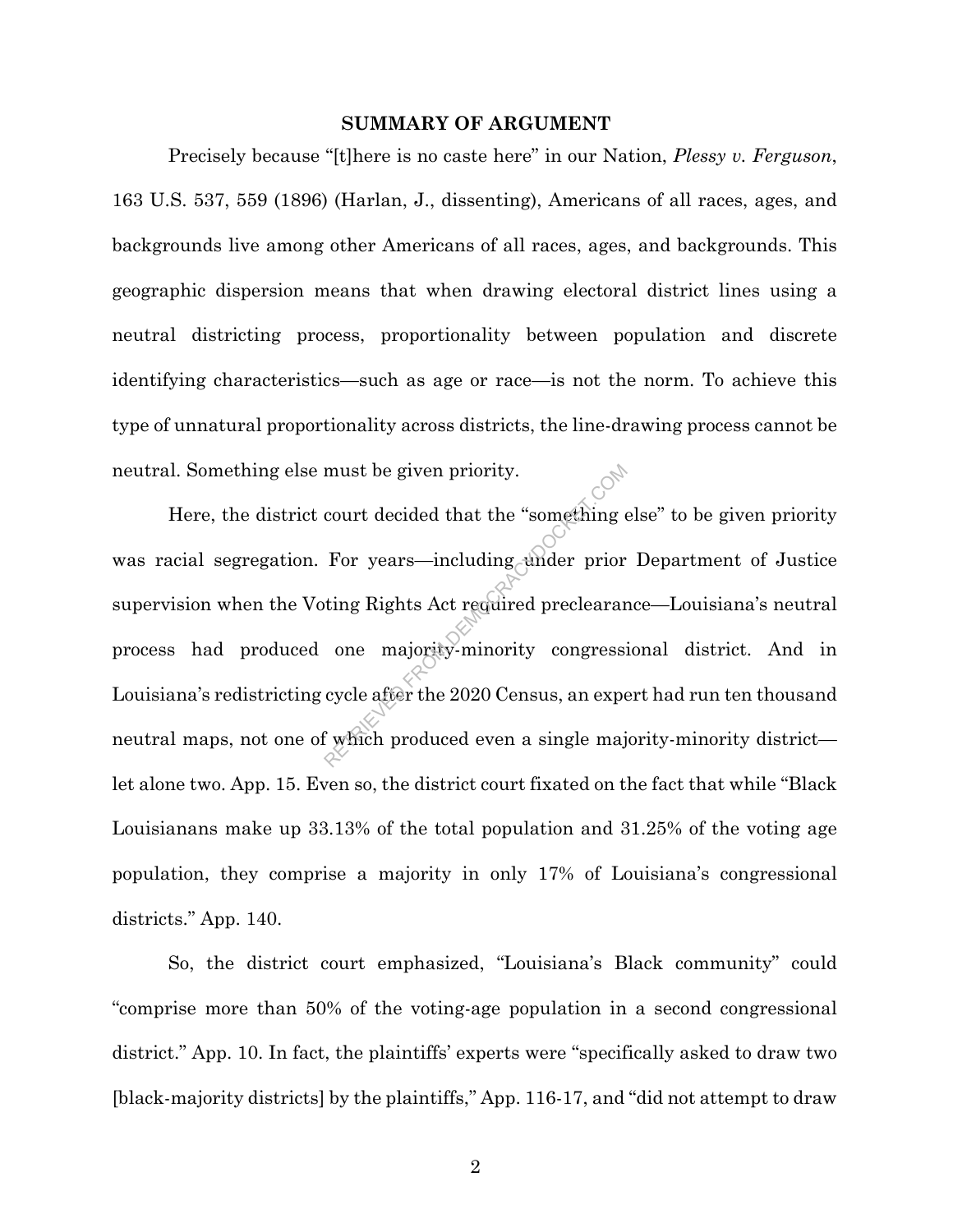any maps with one majority-minority district instead of two," App. 247. The plaintiffs' experts therefore prioritized race to determine whether the other factors could be manipulated to "divvy[] [Louisianans] up by race." *LULAC v. Perry*, 548 U.S. 399, 511 (2006) (Roberts, C.J., concurring in part, concurring in judgment in part, and dissenting in part).

Not only is the district court's approach inconsistent with the nature of proportional representation, it defies the Voting Rights Act, this Court's precedents, and the Fourteenth Amendment. Section 2 of the VRA does not "create a right to proportional representation." *Thornburg v. Gingles*, 478 U.S. 30, 84 (1986) (O'Connor, J., concurring in judgment). It protects equal access to "the political process" and expressly not "a right to have members of a protected class elected in numbers equal to their proportion in the population." 52 U.S.C. § 10301(b). Section 2 should not be read to require states to adopt "proportional" maps that would never exist under neutral criteria, for such maps would themselves violate the statute. This Court has repeatedly upheld maps that did not provide proportional representation and struck down proportional maps that hinged on race. Ordering a State "to engage in race-based redistricting and create a minimum number of districts in which minorities constitute a voting majority" "tend[s] to entrench the very practices and stereotypes the Equal Protection Clause is set against." *Johnson v. De Grandy*, 512 U.S. 997, 1029 (1994) (Kennedy, J., concurring in part and in judgment). Thornburg v. Gingles. 47<br>
In judgment). It protects equal<br>
not "a right to have members of a p<br>
roportion in the population." 52 U.S<br>
quire states to adopt "proportional"<br>
ria, for such maps would themselves<br>
and maps that

And independent of those merits issues, a stay is warranted here because the Court has already agreed to consider virtually identical Section 2 issues on the merits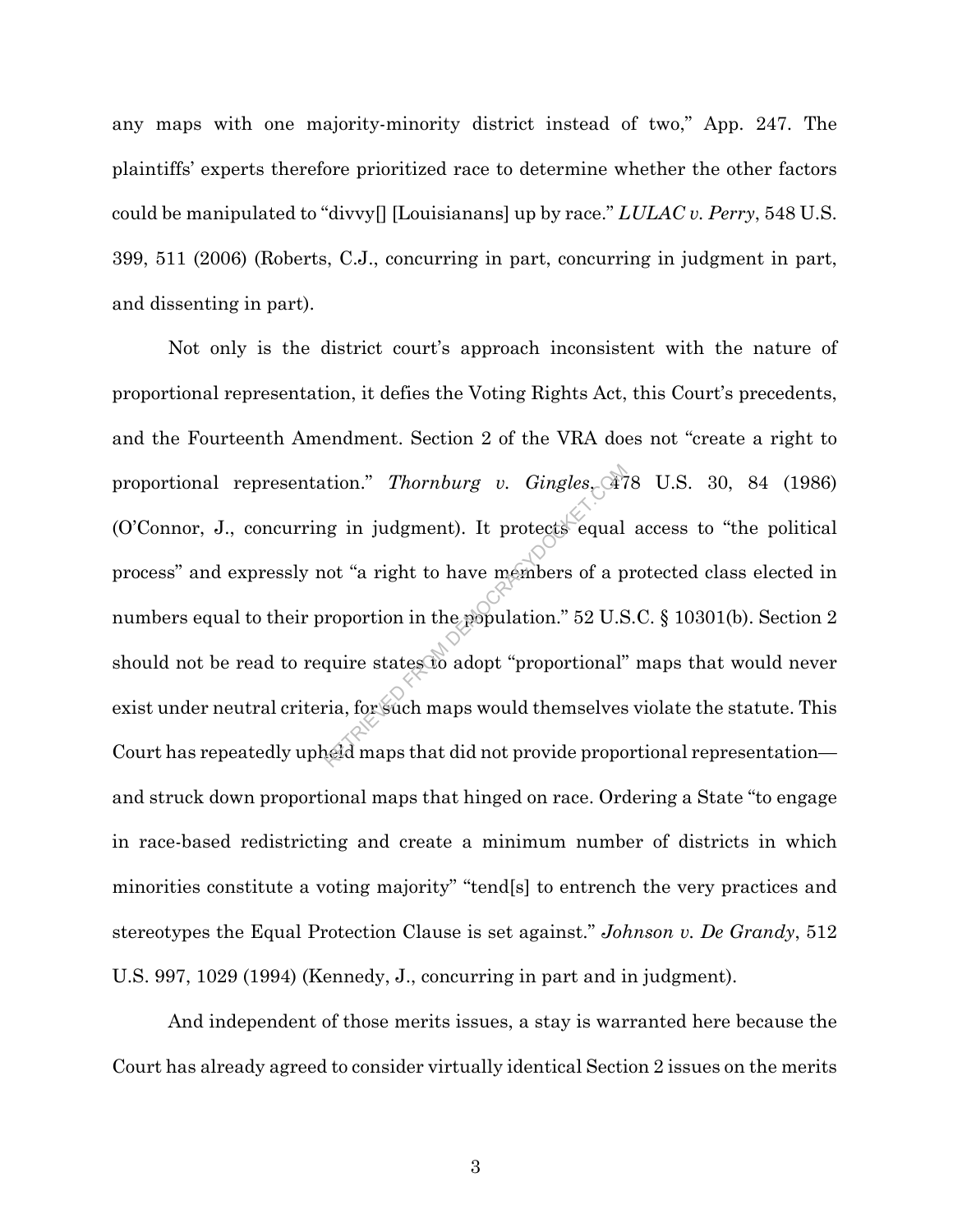next October. *Merrill v. Milligan*, 142 S. Ct. 879 (2022). The same considerations of avoiding unfairness and confusion for candidates and voters that justified a stay in *Merrill* apply with equal force here and likewise warrant a stay of the district court's order through the 2022 midterm elections.

The district court's "explicit race-based districting embarks us on a most dangerous course." *Id.* at 1031. This Court should stay the ill-considered injunction below, which "promot[es] the notion that political clout is to be gained or maintained by marshaling particular racial, ethnic, or religious groups in enclaves." *Id.* at 1030 (cleaned up). The application should be granted.

### **ARGUMENT**

# **I. The Court's decision to grant a stay and set for argument identical issues at an identical time is the clearest reason to grant the application.**

This application is not the first one to present these Section 2 redistricting issues for this Court's consideration before the 2022 elections. In *Merrill v. Milligan*, 142 S. Ct. 879 (2022), this Court has already issued a stay order, noted probable jurisdiction, and set oral argument (for next October) on a materially identical Section 2 districting claim at a materially identical time in the same election cycle. As a result, *Merrill* itself provides an independently sufficient basis to grant Louisiana's application, stay the district court's order through the 2022 midterm elections, and hold this case pending *Merrill*'s outcome. In fact, since the Fifth Circuit has denied Louisiana's stay application, granting this application is the only way to ensure that two sovereign States—and the candidates for U.S. House in those two States—receive identical treatment from the federal courts. ARGUMENT<br>
ARGUMENT<br>
ision to grant a stay and set for<br>
lentical time is the clearest<br>
s not the first one to present thes<br>
msideration before the 2022 election<br>
his Court has already issued a sta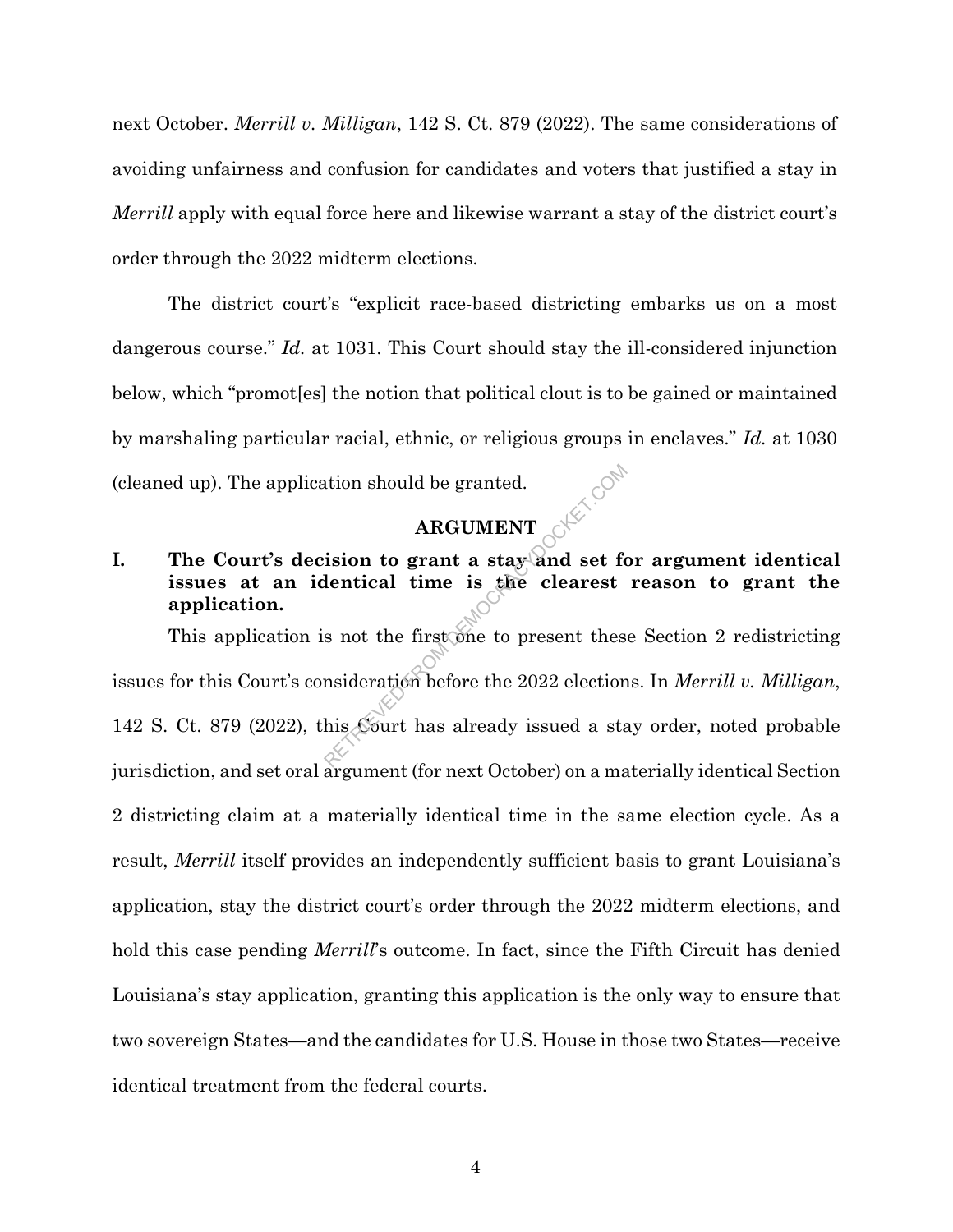Beyond that, the same substantive considerations that properly justified granting the stay in *Merrill* exist with equal force here. Like the three-judge panel that presided over Section 2 claims against Alabama's new districts, the district court below violated the bedrock principle that "federal district courts ordinarily should not enjoin state election laws in the period close to an election." 142 S. Ct. at 880 (Kavanaugh, J., concurring) (citing *Purcell v. Gonzalez*, 549 U.S. 1 (2006) (per curiam)). For "[w]hen an election is close at hand, the rules of the road must be clear and settled." *Id.* at 880-81. "Late judicial tinkering with election laws can lead to disruption and to unanticipated and unfair consequences for candidates, political parties, and voters, among others." *Id.* at 881.

 Those same concerns about timing—and avoiding the resulting confusion for voters and unfairness for candidates—apply in like manner here. When this Court granted the stay in *Merrill*, the primary election in Alabama was "about four months" away and the general election <sup>F</sup>around nine months away." *Id.* at 888 (Kagan, J., dissenting). Here, Louisiana's November 8 primary is just over four months away, and the congressional general election (set for December 10) is just over five months away. App. 148. More to the point, candidates for Congress in Louisiana can file their candidacy paperwork on July 20, 2022, App. 3, 145, and begin campaigning and fundraising immediately after that. But they cannot do so if their districts' boundaries are not drawn—and if the state has not completed its processes for running elections in those districts after that line-drawing. All those intervening events that predate the election and must occur for the election to succeed merely icipated and unfair consequences<br>
Ing others." Id. at 881.<br>
Ins about timing—and avoiding the<br>
Instruction of the manne<br>
Ill, the primary election in Alabama<br>
lection "around nine months away<br>
lection "around nine months a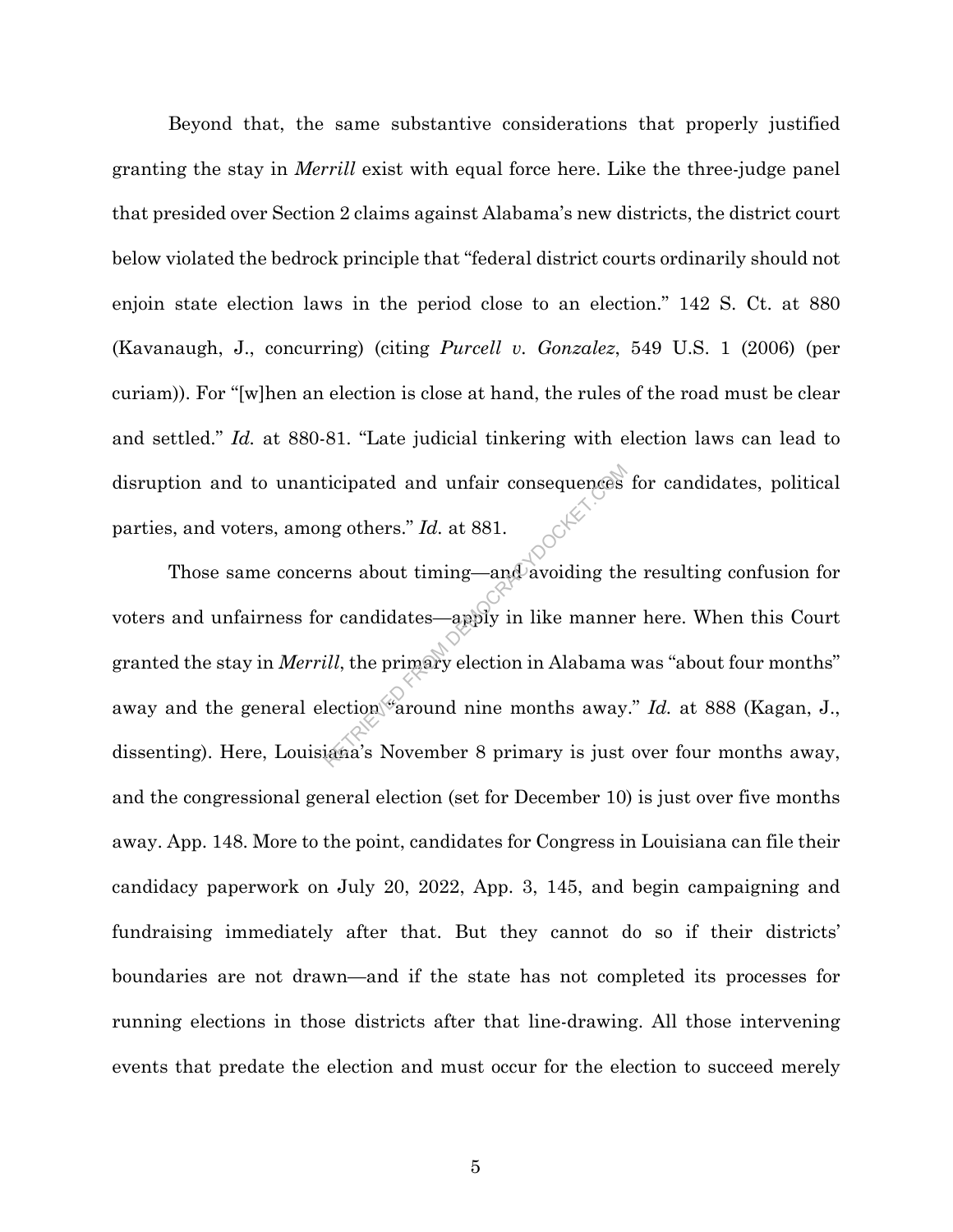confirm that "[r]unning elections state-wide is extraordinarily complicated and difficult." 142 S. Ct. at 880 (Kavanaugh, J., concurring). So, "[t]he District Court's order would require heroic efforts by those state and local authorities in the next few weeks—and even heroic efforts likely would not be enough to avoid chaos and confusion." *Ibid.* 

 The stay in *Merrill* also confirms that the plaintiffs here—like the plaintiffs there—cannot show that "the merits" are "clearcut" in their favor and that the "changes" the district court's injunction would require are "feasible without significant cost, confusion, or hardship." 142 S. Ct. at 881. The claims and relief ordered here are materially identical to the claims and relief ordered in *Merrill*. And the record here does not show that redrawing Louisiana's congressional districts mere months before the election would produce less confusion or hardship, or cost less, than redrawing Alabama's congressional districts at effectively the same time in the 2022 election cycle. In short, what wasn't clearcut or feasible in Alabama isn't clearcut or feasible in Louisiana, either. That means, "the *Purcell* principle requires that" this Court "stay the [Louisiana] District Court's injunction with respect to the 2022 elections." *Id.* at 882. on, or hardship." 142 S. Ct. at 88.<br>
Ally identical to the claims and relie<br>
show that redrawing Louisiana's con<br>
n would produce less confusion or ha<br>
ngressional districts at effectively th<br>
what wasn't clearcut or feasi

It's worth emphasizing again that given the virtually complete overlap of issues between this case and *Merrill*, this Court can resolve this application by staying the district court's order and holding this case until it decides *Merrill* after plenary consideration during the October 2022 Term. Doing so will prevent the same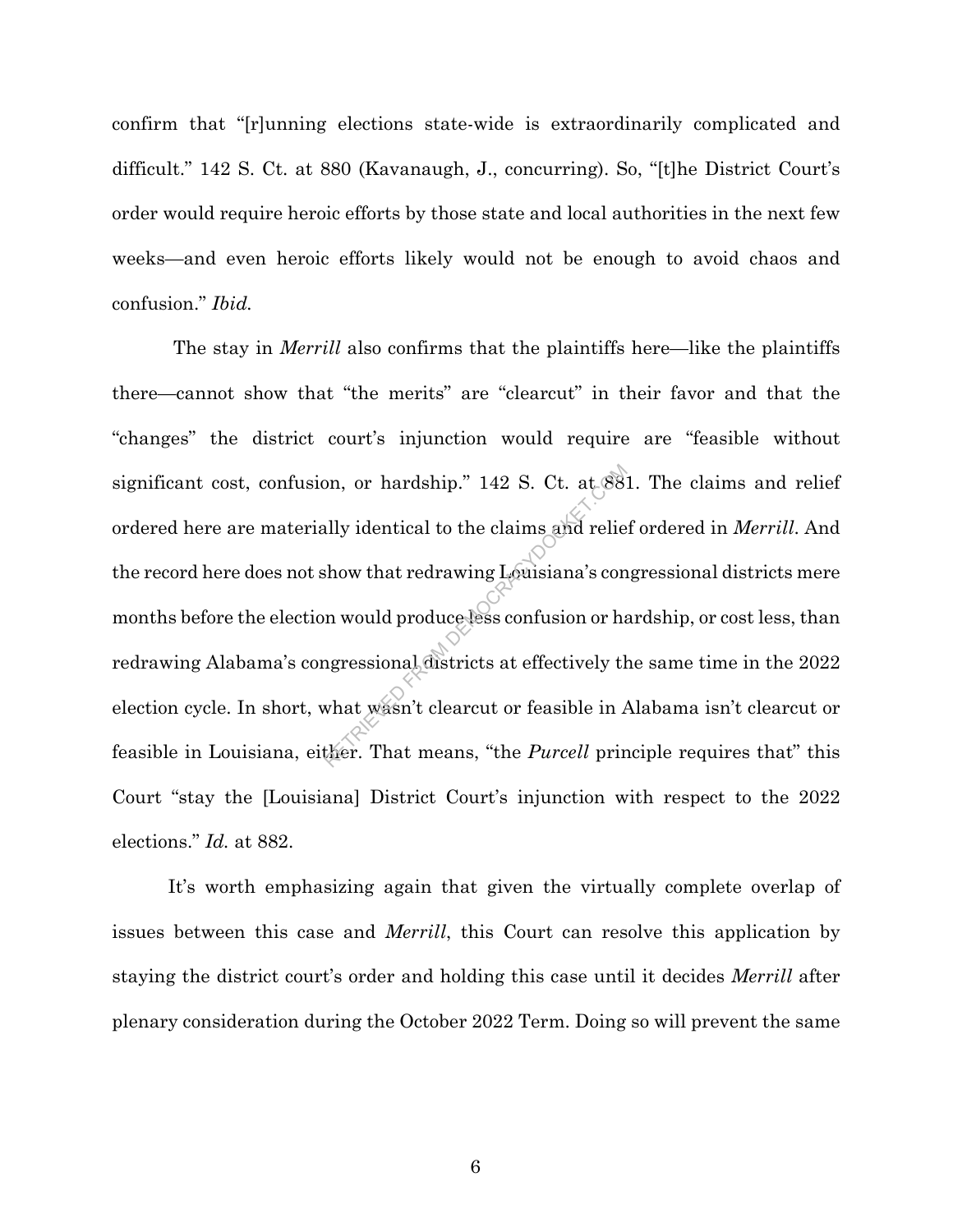harms and confusion for Louisiana's voters and candidates that the *Merrill* stay avoided for Alabama's voters and candidates.

## **II. Because proportional representation is atypical in single-member districts, the district court prioritized race.**

The district court's analysis assumes that because 33% of Louisiana's population is black, two of its six congressional districts (33%) should be majority black. App. 140. The court thus adopted the views of the plaintiffs' experts, who worked backwards from that assumption and made racial division a guiding principle before determining whether Louisiana's black population is sufficiently numerous and compact. App. 117, 301. This assumption of proportional representation turns out to be far less defensible than it appears. That is because "the representational baseline for single-member districts is strongly dictated by the specific political geography of each time and place." Moon Duchin et al., *Locating the Representational Baseline: Republicans in Massachusetts*, 18 Election L.J. 388, 392 (2019). 301. This assumption of proportion<br>ible than it appears. That is becau<br>ther districts is strongly dictated<br>nd place." Moor Duchin et al., *Local*<br>Massachusetts, 18 Election L.J. 38<br>rove the point. For instance, Repu

Many examples prove the point. For instance, Republican voters are 35% of the population in Massachusetts but, because of their uniform distribution throughout the State, "1/3 of the vote prov[es] insufficient to secure any representation." *Id.* at 389 (emphasis omitted); *cf. Rucho v. Common Cause*, 139 S. Ct. 2484, 2499 (2019) (noting that in 1840, the Whigs in Alabama "garnered 43 percent of the statewide vote, yet did not receive a single seat" in the House of Representatives). Even though the population of the United States is about 13%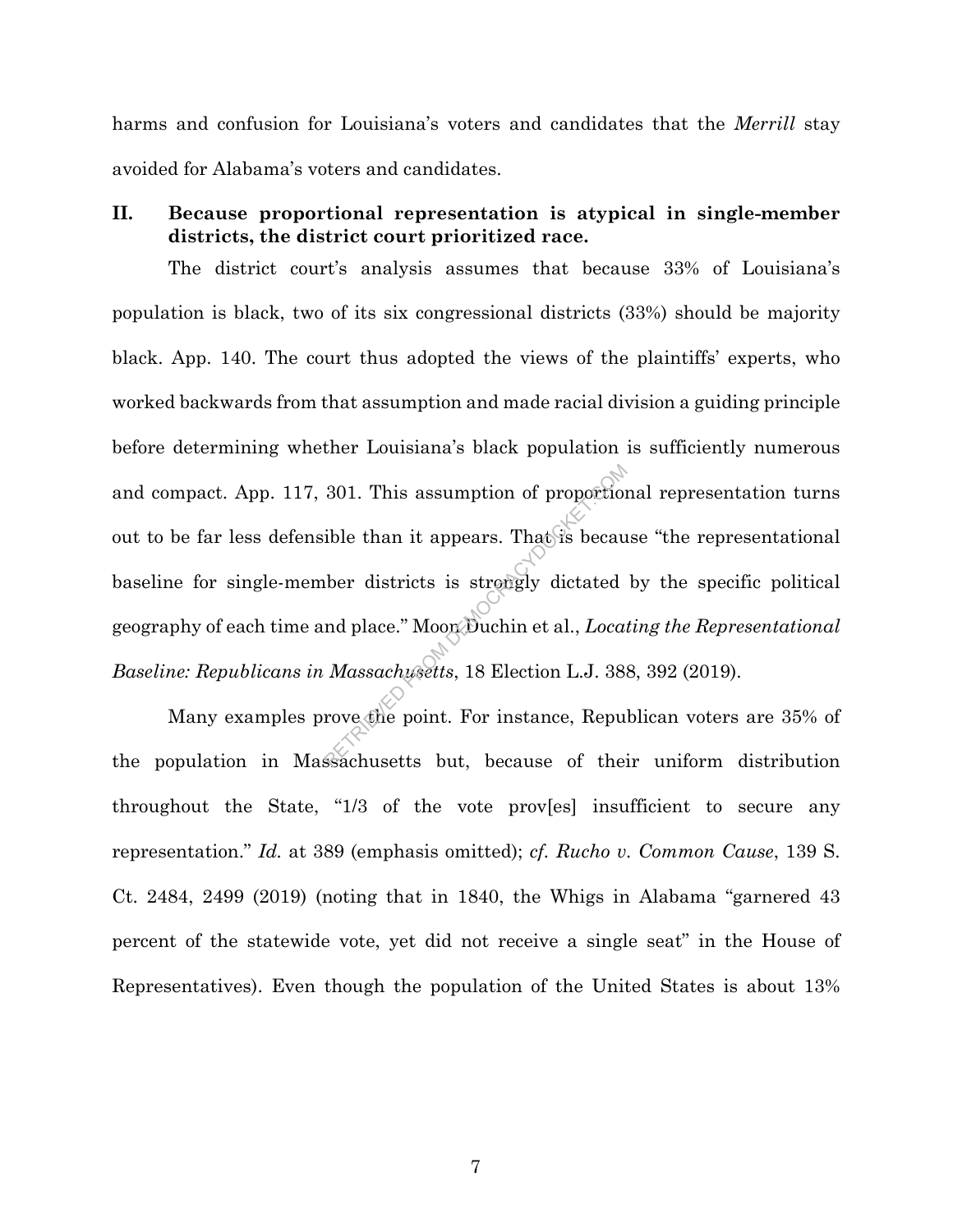black,<sup>1</sup> no U.S. Senate district (i.e., a State) is majority black. Ten percent of Floridians are at least 75 years old, but they apparently do not have a majority in any of the State's 27 U.S. House districts.2 At the extreme, take a hypothetical tendistrict state with 100 voters per district, in which a group constituting only 50% of the population (500 voters) could form a majority in nine districts if their geographic dispersion was such that those districts each contained 51 group members. The point is that political geography matters.

What is true nationally is true in Louisiana. Fifty-three of Louisiana's 64 parishes are majority white, whereas only 7 parishes are majority black.<sup>3</sup> And many black Louisianans live in majority-white places like Metairie (Jefferson Parish) and Lafayette (Lafayette Parish), both among Louisiana's five largest cities. Thus, as a matter of political geography, Louisiana's longstanding single majority-minority district comes as no surprise. App.  $Q2$ . It is a consequence not of discriminatory motives, but of dispersion and intermingling of state residents regardless of race. In fact, federal courts previously invalidated Louisiana congressional maps with two majority-minority districts as racial gerrymanders and the State has since maintained the status quo of one majority-minority district for decades. *Hays v. Louisiana (Hays I)*, 839 F. Supp. 1188, 1195 (W.D. La. 1993); *Hays v. Louisiana (Hays IV)*, 936 F. Supp. 360, 368 (W.D. La. 1996). ite, whereas only 7 parishes are maintain and manipulation and manipulation and manipulation and manipulation and manipulation and manipulation and manipulation and manipulated contained by the state resider is a consequen

<sup>1</sup> *See Quick Facts*, U.S. Census Bureau, https://www.census.gov/quickfacts/LA (last visited June 16, 2022).

<sup>2</sup> *2021 Demographics*, Miami Matters, https://www.miamidadematters.org/demographicdata? id=12&sectionId=942 (Jan. 2021).

<sup>3</sup> *See Louisiana: 2020 Census*, U.S. Census Bureau, https://www.census.gov/library/stories/stateby-state/louisiana-population-change-between-census-decade.html (Aug. 25, 2021) (providing data for Jefferson Parish (50.1% white and 28.6% black) and Lafayette Parish (63.4% white and 26.9% black)).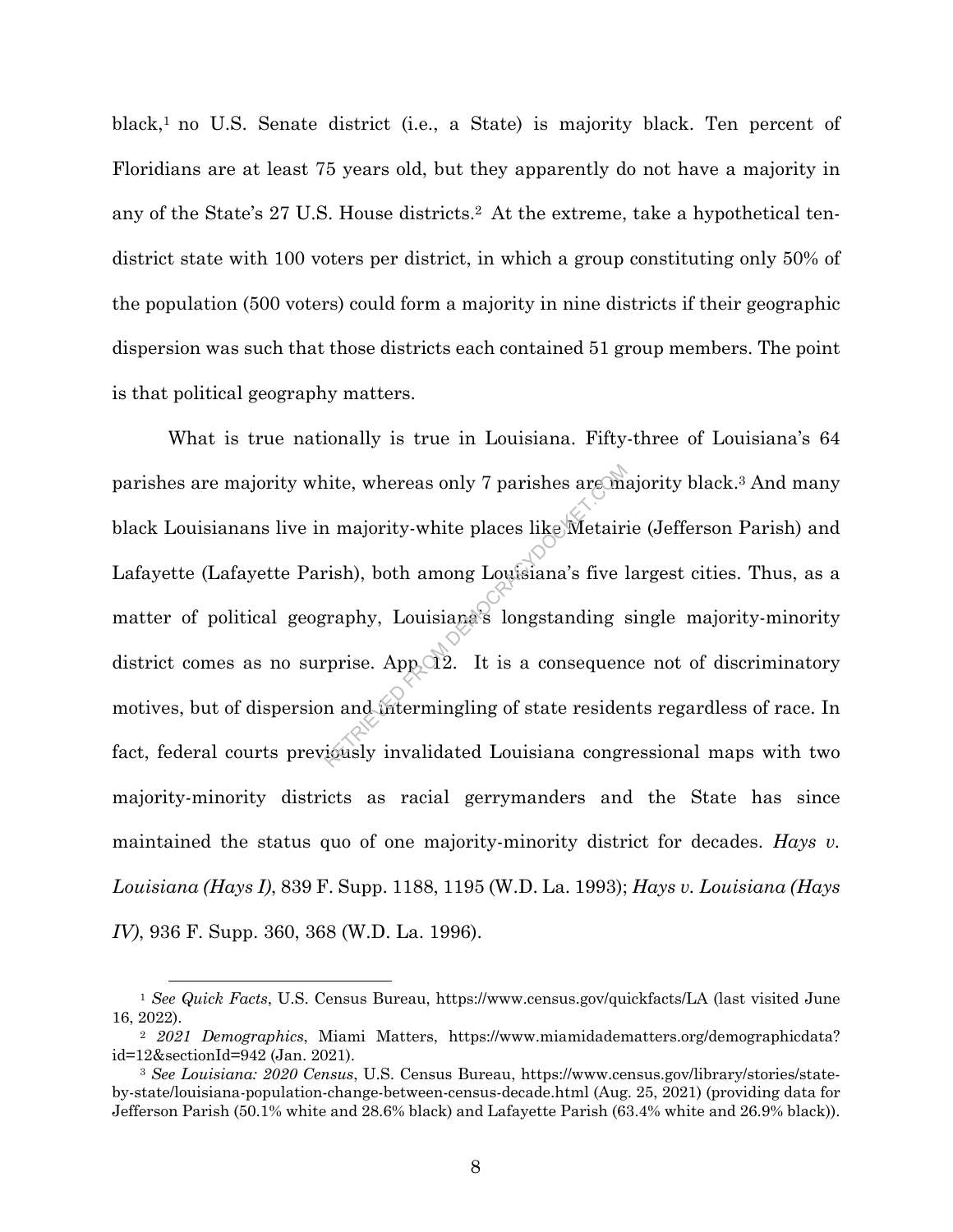As experts have argued elsewhere, "[a]ny meaningful claim of gerrymandering must be demonstrated against the backdrop of valid alternative districting plans, under the constraints of law, physical geography, and political geography that are actually present in a jurisdiction." Duchin et al., *supra*, at 399. But here, the plaintiffs took a different route. Overcoming fundamental facts about Louisiana's political geography required the plaintiffs to do just what the Voting Rights Act and the Fourteenth Amendment forbid: draw maps based on race with the singular goal of racial gerrymandering in mind. While the plaintiffs' experts did not even consider maps with less than two majority-minority districts, the defendants' expert had drawn ten thousand neutral maps "without racial criteria and according to neutral principles." App. 15. None of them produced two majority-minority districts. *Ibid.* The median number of majority-minority districts in the maps was zero and the maximum number of majority-minority districts was zero, let alone two as the plaintiffs demand. *Ibid.* We majority-minority districts, the<br>tral maps "without racial criteria :<br>e of them produced two majority-minority<br>jority-minority districts in the m<br>najority-minority districts was zer<br>has explained, proportional outcom

As another expert has explained, proportional outcomes do not "come for free," and "representation doesn't kick in until you're fairly segregated."<sup>4</sup> Statistical anomalies notwithstanding, the plaintiffs' experts specifically set out to draw two majority-minority districts and decided that it was "important" to carry out that charge. App. 40. Only after the plaintiffs' experts operationalized a new model based on a new mission—segregation based on race—could they produce maps with two majority-minority districts. App. 15.

<sup>4</sup> Harvard University, *Political Geography: The Mathematics of Redistricting, A Lecture by Moon Duchin*, YouTube, at 17:58, 44:52 (Nov. 26, 2018), https://youtu.be/pi\_i3ZMvtTo.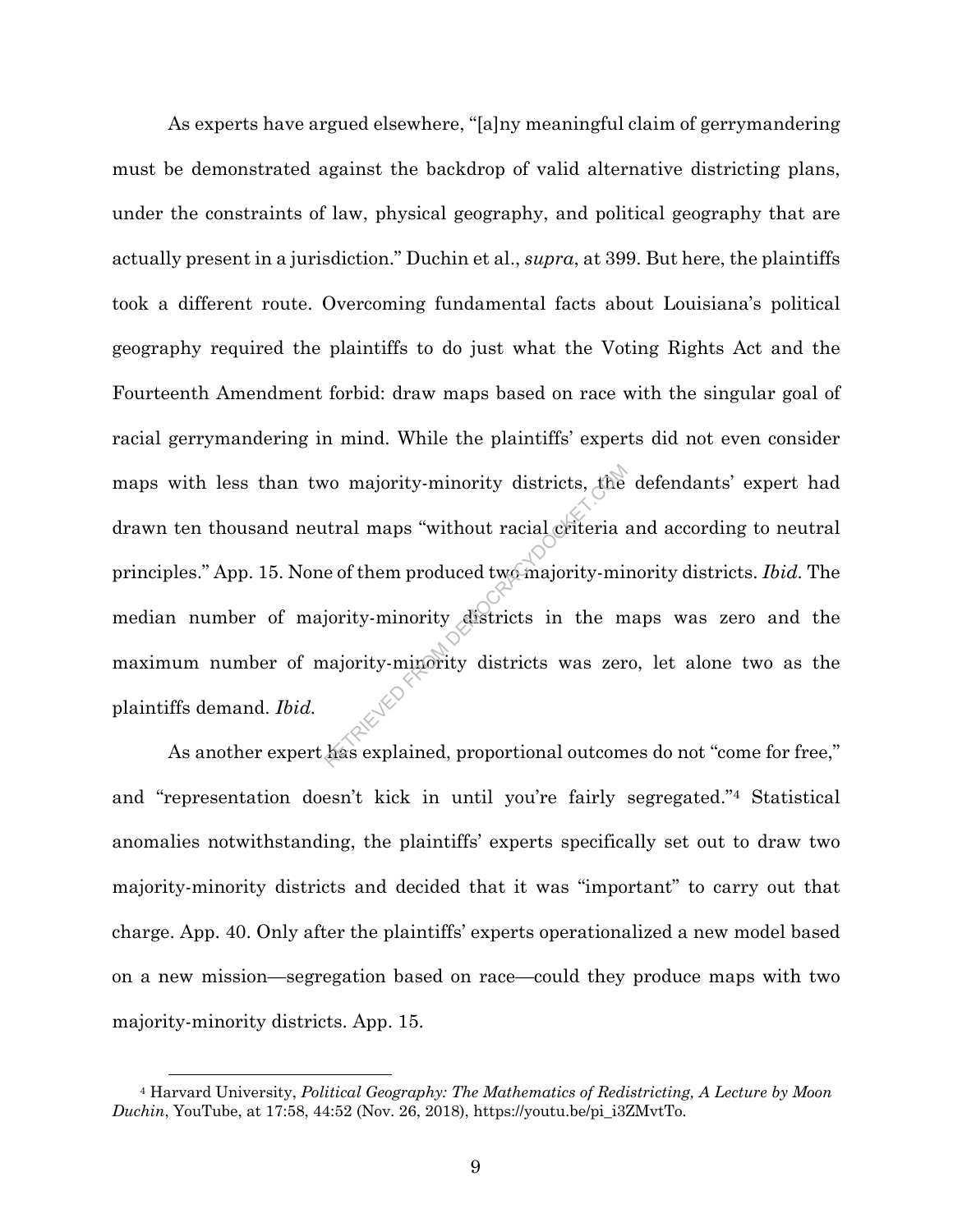As one of the plaintiffs' experts candidly admitted, he was "aware" of race during the map drawing process. App. 23. And such awareness was undoubtedly required to draw two majority-black districts when ten thousand race-neutral, simulated maps do not create even one. App. 15. Even so, one reason that the court found that the plaintiffs presented reasonably compact maps is because the maps provide a number of majority-black districts that are "roughly proportional to its share of the population." App. 9. Compactness, according to the court, apparently is unbounded by the 180-mile gap between Baton Rouge and the delta parishes of northeast Louisiana that the plaintiffs would lump together to accomplish their racebased objective. In other words, once segregated by race, citizens were treated equally. *Cf. Plessy*, 163 U.S. at 552 (Harlan, J. dissenting) ("separate but equal"). External to plaintiffs would lump together<br>
er words, once segregated by race<br>
J.S. at 552 (Harlan, J. dissenting) (<br> **IT's approach defies the statut**<br>
TRA states that "[n]o voting qualifi<br>
ice, or procedure shall be impo

# **III. The district court's approach defies the statute, precedent, and the Constitution.**

Section 2 of the VRA states that "[n]o voting qualification or prerequisite to voting or standard, practice, or procedure shall be imposed or applied by any State ... in a manner which results in a denial or abridgement of the right of any citizen of the United States to vote on account of race or color …." 52 U.S.C. §10301(a). To prove a violation, one must show that "political processes leading to nomination or election in the State or political subdivision are not equally open to participation," meaning individuals "have less opportunity" than others "to participate in the political process and to elect representatives of their choice." *Id.* §10301(b). "The purpose of the Voting Rights Act is to prevent discrimination in the exercise of the electoral franchise and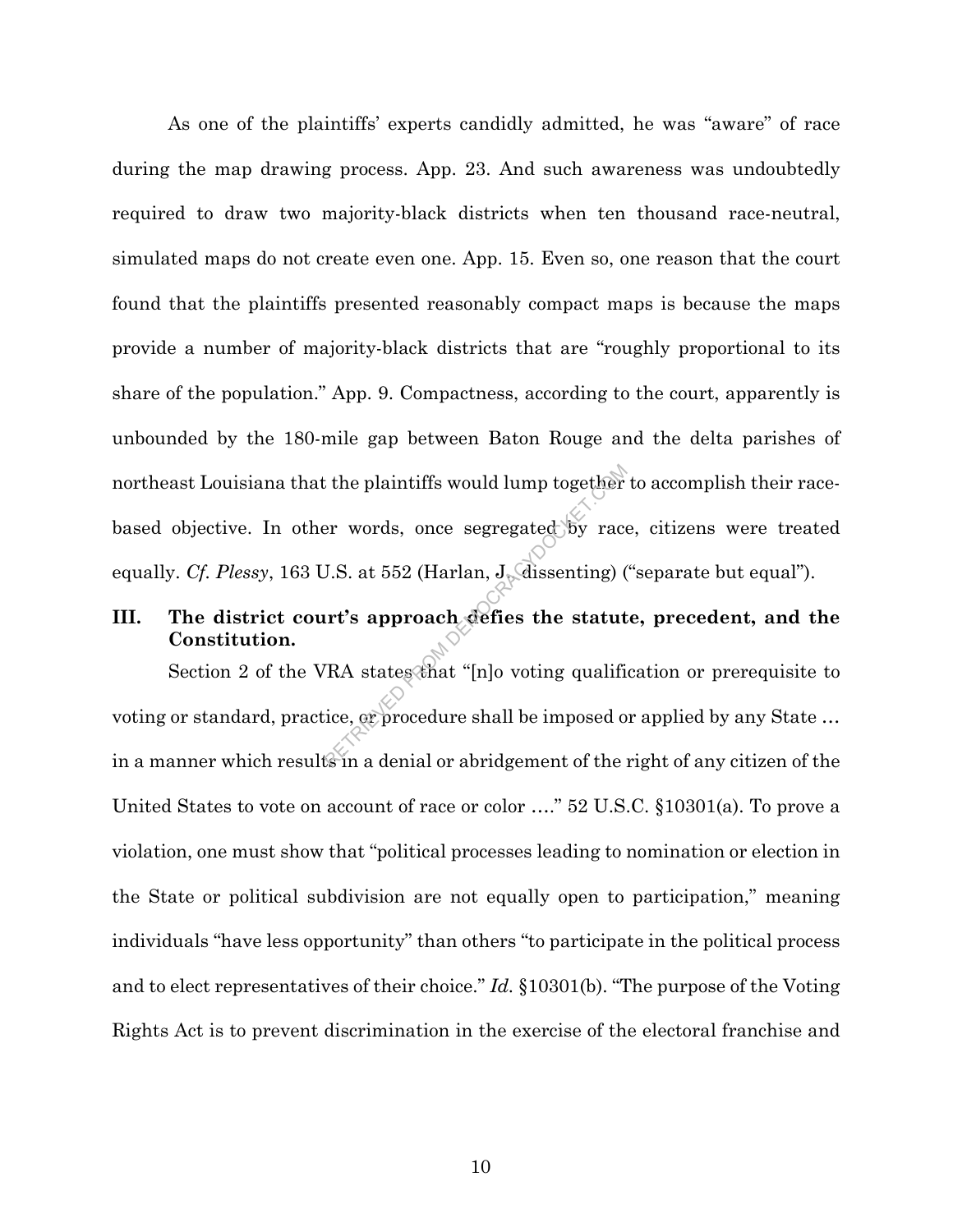to foster our transformation to a society that is no longer fixated on race." *Georgia v. Ashcroft*, 539 U.S. 461, 490 (2003).

This Court has since applied the VRA to the drawing of single-member districts. *See Cooper v. Harris*, 137 S. Ct. 1455, 1464 (2017) (noting that the "Court has long assumed that one compelling interest" to excuse race-based districting "is complying with operative provisions of the Voting Rights Act"); *see also Holder v. Hall*, 512 U.S. 874, 893 (1994) (Thomas, J., concurring in judgment) ("[W]e have converted the Act into a device for regulating, rationing, and apportioning political power among racial and ethnic groups."). To establish a Section 2 violation in such circumstances, three preconditions must be met:  $\left(\mathbb{I}\right)$  "a 'minority group' must be 'sufficiently large and geographically compact to constitute a majority' in some reasonably configured legislative district,  $(2)$  "the minority group must be 'politically cohesive,'" and (3) "a district's white majority must 'vote[] sufficiently as a bloc' to usually 'defeat the minority's preferred candidate.'" *Cooper*, 137 S. Ct. at 1470 (quoting *Gingles*, 478 U.S. at 50-51). ethnic groups."). To establish a Se<br>econditions must be met:  $\frac{1}{2}$  "a 'r<br>geographically compact to constitute gislative district," (2) "the minority g<br>strict's white majority must 'vote[]<br>ority's preferred candidate."

The central question under Section 2 is "whether members of a racial group have less opportunity than do other members of the electorate." *LULAC*, 548 U.S. at 425-26. Here, the court's injunction is premised on a fundamental legal error about how a Section 2 plaintiff can establish that "a 'minority group' is 'sufficiently large and geographically compact to constitute a majority' in some reasonably configured legislative district." *Cooper*, 137 S. Ct. at 1470. The court believed that the plaintiffs satisfied *Gingles* even in the face of evidence showing that a Louisiana map drawer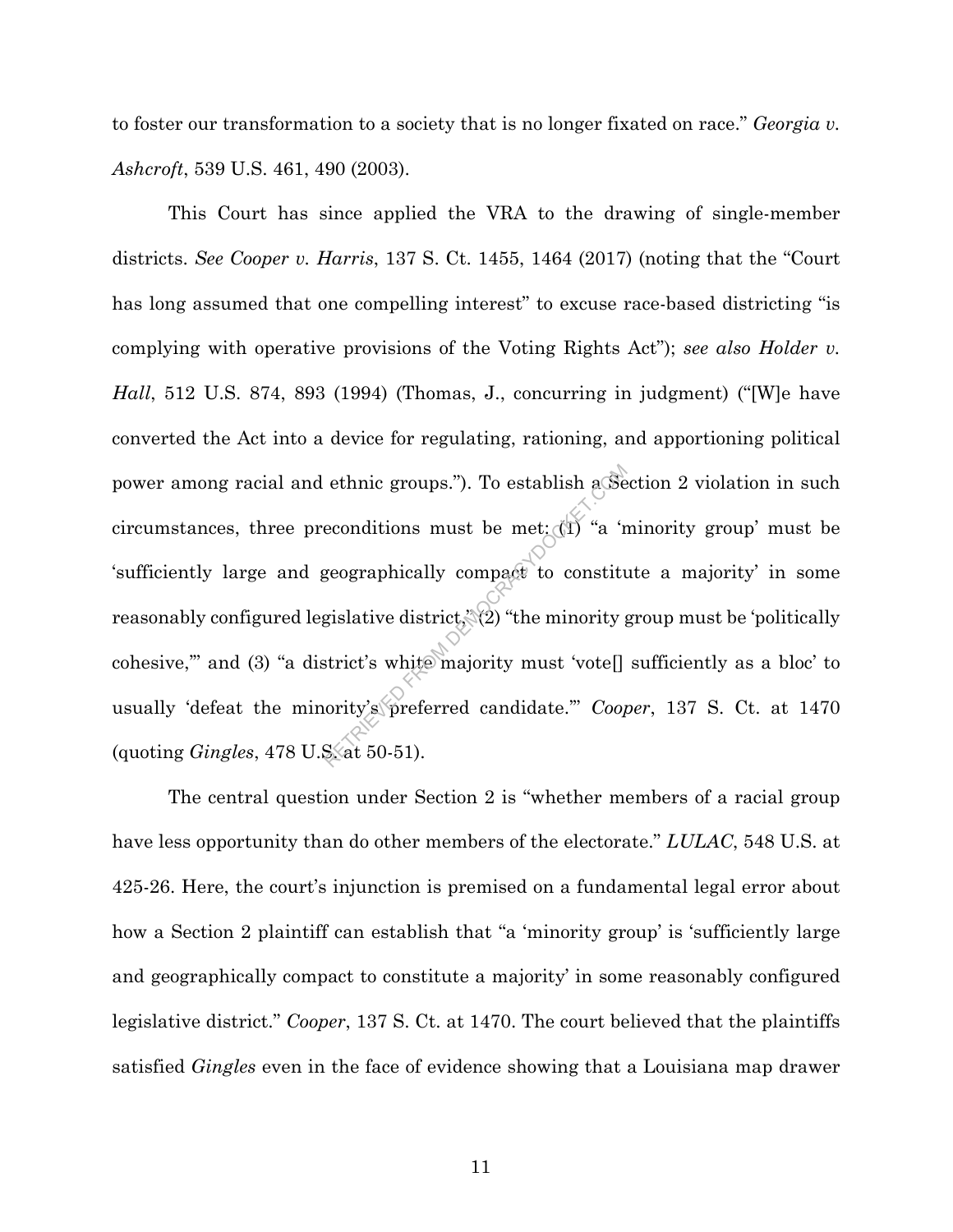would not draw even a single majority-minority district using only race-neutral criteria. To arrive at the opposite answer, the court and the plaintiffs started with race and worked backwards.

Yet this Court's precedents—and the Constitution—make clear that a Section 2 plaintiff alleging vote dilution must first prioritize traditional redistricting criteria. Only then may the plaintiff assess whether the employment of traditional redistricting criteria has resulted in "reasonably configured" majority-minority districts that the State failed to create. *See Cooper*, 137 S. Ct. at 1470; *see, e.g.*, *LULAC*, 548 U.S. at 399 (discussing use of traditional redistricting criteria in satisfying *Gingles* I, lest courts "fail[] to account for the differences between people of the same race"); *Abrams v. Johnson*, 521 U.S. 74, 91-92 (1997); *Bush v. Vera*, 517 U.S. 952, 977 (1996) (plurality op.) (Section 2 inquiry should account for "traditional districting principles such as maintaining communities of interest and traditional boundaries"). S. at 399 (discussing use of traditionst courts "fail[] to account for the dimons v. Johnson, 521 U.S. 74, 91-92 (Tradity op.) (Section 2 inquiry should change maintaining communities of those traditional redistricting

Injecting race as one of those traditional redistricting principles at step one is circular. It assumes from the start what the plaintiffs are ultimately trying to prove. A plaintiff cannot prioritize race at step one, and then work backwards with the specific objective of drawing two majority-minority districts and considering no other possibilities. App. 116-17. That approach unavoidably prioritizes race-based considerations above race-neutral redistricting criteria, thereby raising serious constitutional questions. *Miller v. Johnson*, 515 U.S. 900, 916 (1995).

That error would be bad in any case. But it is especially serious here where the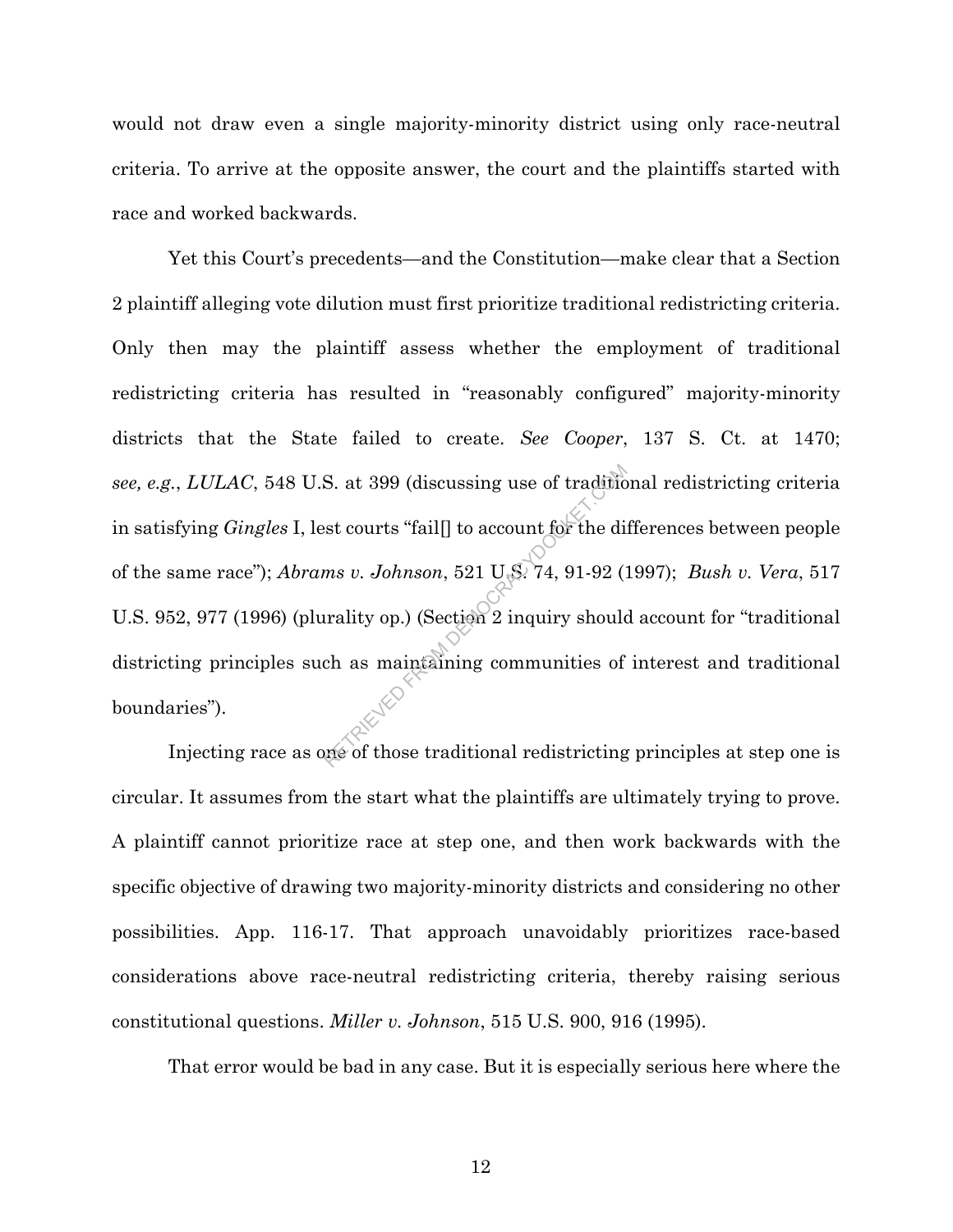prioritization of race at the start made all the difference. No race-neutral map drawing would result in a single majority-minority district, let alone two. App.15. For this reason, the plaintiffs had to start with the requirement of creating two blackmajority districts, no matter what race-neutral criteria would provide. Everything else was secondary. Simply put, the plaintiffs first prioritized a racial target (drawing two majority-minority districts) and then backfilled their case with various arguments about how those illustrative plans were sufficiently consistent with raceneutral traditional redistricting criteria, even though such plans would not have resulted but for the prioritization of race first and other criteria second. The plaintiffs' reverse order of operations rendered their maps unconstitutional.

As shown above, "[r]ace was the criterion that ... could not be compromised," *Shaw v. Hunt* (*Shaw II*), 517 U.S. 899, 907 (1996), even in applying the *Gingles* preconditions. In fact, the court's view of the VRA makes VRA compliance irreconcilable with the U.S. Constitution. A map that starts with a specific racial target of two majority-black districts and that can be drawn only when race is prioritized at the outset, goes far beyond Section 2's mandate of an "equally open" political process. 52 U.S.C. §10301(b). Just as "[n]othing in §2 grants special protection to a minority group's right to form political coalitions," *Bartlett v. Strickland*, 556 U.S. 1, 15 (2009), nothing in Section 2 grants the plaintiffs a right to a predetermined number of majority-minority districts that can exist only when race subordinates "traditional districting principles," *LULAC*, 548 U.S. at 433; *see also Holder*, 512 U.S. at 907 (Thomas, J., concurring) ("few devices could be better itization of race first and other criter<br>ms rendered their maps unconstitut<br>"[r]ace was the criterion that ... cou<br>"), 517 U.S. 899, 907 (1996), even<br>the court's view of the VRA r<br>U.S. Constitution. A map that star<br>plack d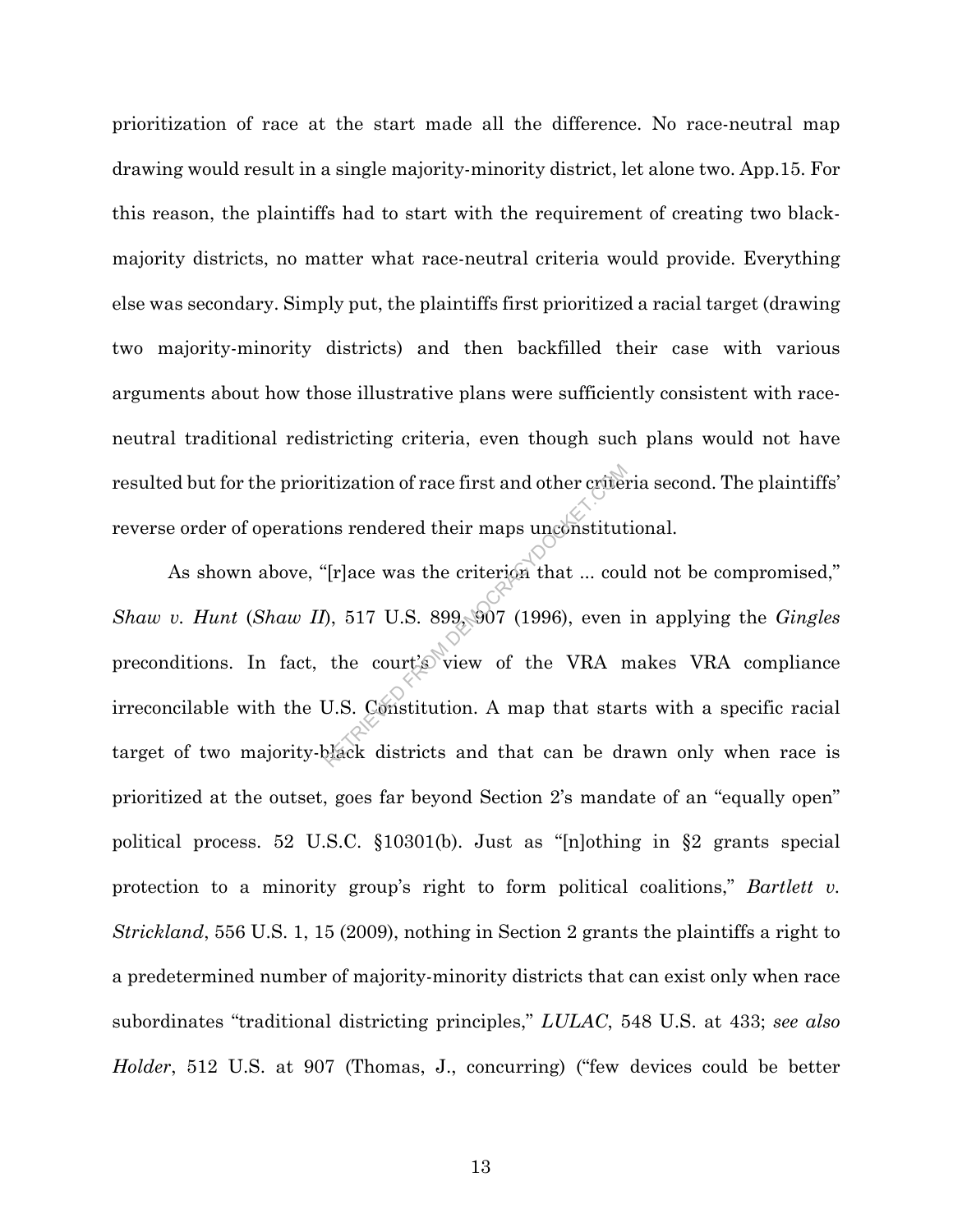designed to exacerbate racial tensions than the consciously segregated districting system currently being constructed in the name of the Voting Rights Act"). The focus on race at the outset of the analysis contradicts Section 2, this Court's precedents, and the Fourteenth Amendment's guarantee of equal protection.

#### **A. Section 2 does not require proportional representation.**

As this Court observed in *Ashcroft*, "the Voting Rights Act, as properly interpreted, should encourage the transition to a society where race no longer matters: a society where integration and color-blindness are not just qualities to be proud of, but are simple facts of life." 539 U.S. at 490-91. The VRA seeks "a society that is no longer fixated on race."  $Id$ . at 490. But the district court's conclusion depends on a fixation with race. Not once in ten thousand map simulations did a stipulated expert happen upon a scheme with even one majority-minority district. Only when race became the guiding principle could a map with two such districts be made. App. 15. Using those maps would violate Section 2, and the VRA should not be interpreted in such a self-defeating way. facts of life." 539 U.S. at 490-91. The dividend on race." Id. at 490. But the divide dividend in the scheme with even one m the guiding principle could a map was maps would violate Section 2, and f-defeating way.

Section 2 does not guarantee equality through proportional representation. "[T]he ultimate right of § 2 is equality of opportunity." *De Grandy*, 512 U.S. at 1014 n.11. Section 2 is violated only if "the political processes leading to nomination or election … are not equally open to participation by members of a class of citizens." 52 U.S.C. § 10301(b). Here, ten thousand efforts at other maps conclusively show that Louisiana elections are equally open based on neutral criteria. So the plaintiffs can prevail on their Section 2 claim only if the statute guarantees representation, rather than protection against state action that abridges the right to compete on an equal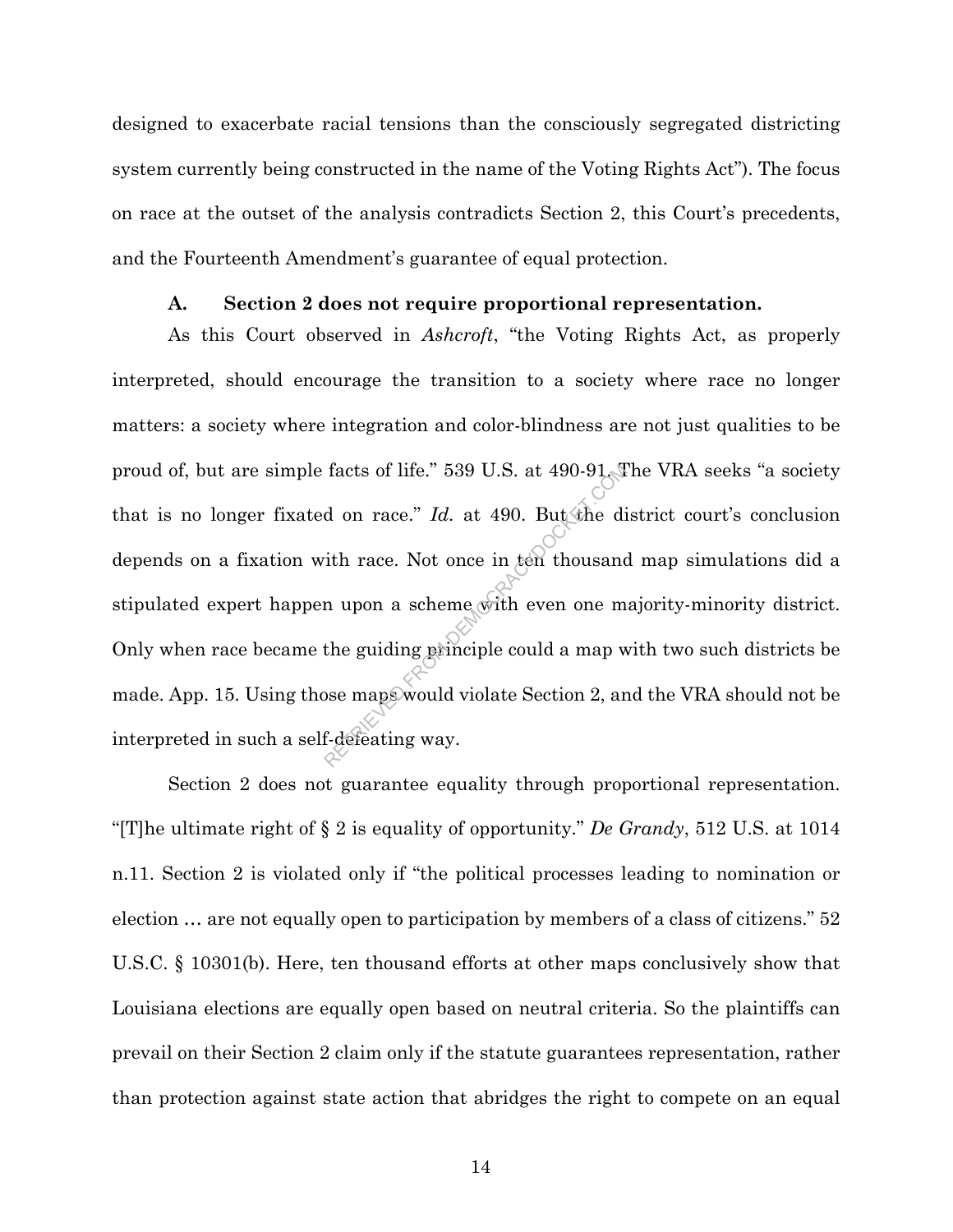footing in the electoral process. But Section 2 specifically disclaims that it "establishes a right to have members of a protected class elected in numbers equal to their proportion in the population." *Ibid.*; *see also Brnovich v. Democratic Nat'l Comm.*, 141 S. Ct. 2321, 2342 n.14 (2021) (noting this disclaimer as "a signal that  $\S 2$ imposes something other than a pure disparate-impact regime"); *Rucho*, 139 S. Ct. at 2502 ("[A] racial gerrymandering claim does not ask for a fair share of political power and influence .... It asks instead for the elimination of a racial classification.").<sup>5</sup>

To be sure, this Court in *De Grandy* examined proportionality as potentially relevant in the "totality of the circumstances" analysis after the three *Gingles*<br>preconditions have been met. But the Court also cautioned that "the degree of<br>probative value assigned to disproportionality. The acase whe preconditions have been met. But the Court also cautioned that "the degree of probative value assigned to disproportionality, in a case where it is shown, will vary not only with the degree of disproportionality but with other factors as well." 512 U.S. at 1021 n.17. "[L]ocal conditions" matter. *Ibid.* (cleaned up). Here, application of neutral factors to Louisiana's political geography yielded, ten thousand times over, no more proportional representation.

In any event, considering proportionality after the *Gingles* conditions have been shown is much different from what the district court did here, which is look to

<sup>5</sup> As the Senate Report accompanying the 1982 amendments to the Act (which added this language) states, this provision is intended to "put[] to rest any concerns that have been voiced about racial quotas." Sen. Rep. No. 97-417, at 31 (1982), *reprinted in* 1982 U.S.C.C.A.N. 177, 208. The Senate Report shows that this language was intended to "codify" the analysis this Court used in *Whitcomb v. Chavis*, 403 U.S. 124 (1971), and *White v. Regester*, 412 U.S. 755 (1973). *See* S.R. Rep. No. 97-417, supra, at 196-201, 204-13. Under these cases "[t]he plaintiffs' burden is to produce evidence to support findings that the political processes leading to nomination and election were not equally open ... in that its members had less opportunity than did other residents in the district to participate in the political process and to elect legislators of their choice." *White*, 412 U.S. at 765-66; *accord Whitcomb*, 403 U.S. at 149.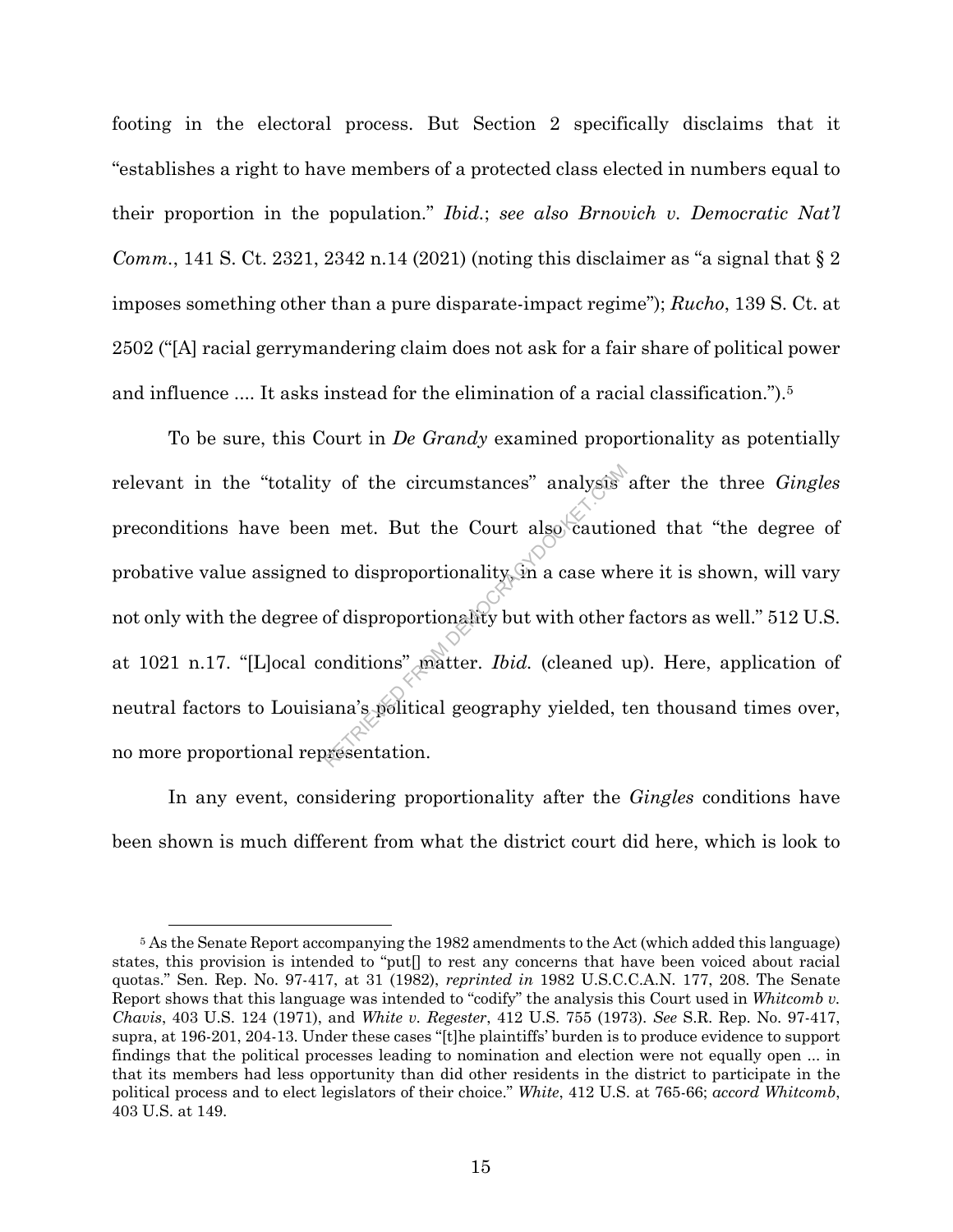proportionality to excuse race-based consideration of the conditions themselves. Starting with segregation distorts the *Gingles* analysis by de facto favoring a racebased plan over either the existing plan or other neutral ones. The *Gingles* conditions presume "traditional districting principles such as maintaining communities of interest and traditional boundaries." *Abrams*, 521 U.S. at 92 (cleaned up). Considering race before these traditional principles makes the "prohibited assumption" "from a group of voters' race that they think alike, share the same political interests, and will prefer the same candidates at the polls." *LULAC*, 548 U.S. at 433 (cleaned up); *see also Miller*, 515 U.S. at 919 (warning that "traditional districting principles" cannot be "subordinated to racial objectives"). Thus, if neutral maps cannot (or rarely) produce a sufficiently numerous, compact minority group, the *Gingles* conditions cannot be satisfied. *See Gonzalez v. City of Aurora*, 535 F.3d 594, 600 (7th Cir. 2008) (Easterbrook, C.J.) (asking whether Latino population was "concentrated in a way that *neutrally drawn compact districts* would produce three" majority-minority districts (emphasis added)); *see generally* Jowei Chen & Nicholas O. Stephanopoulos, *The Race-Blind Future of Voting*, 130 Yale L.J. 862 (2021). e also Miller, 515 U.S. at 919 (where the "subordinated to racial objest)<br>mnot be "subordinated to racial objest)<br>produce a sufficiently numerous, compt<br>to be satisfied. See Gonzalez v. City<br>asterbrook, C.J.) (asking wheth

Finally, the district court's analysis would trap states in an endless cycle of Section 2 violations. Again, the central question is "whether members of a racial group have less opportunity than do other members of the electorate." *LULAC*, 548 U.S. at 425-26. If a map can exist only by racial discrimination, necessarily it discriminates against members of a group. The very relief given to one set of plaintiffs—racially based districts that would never exist under neutral principles—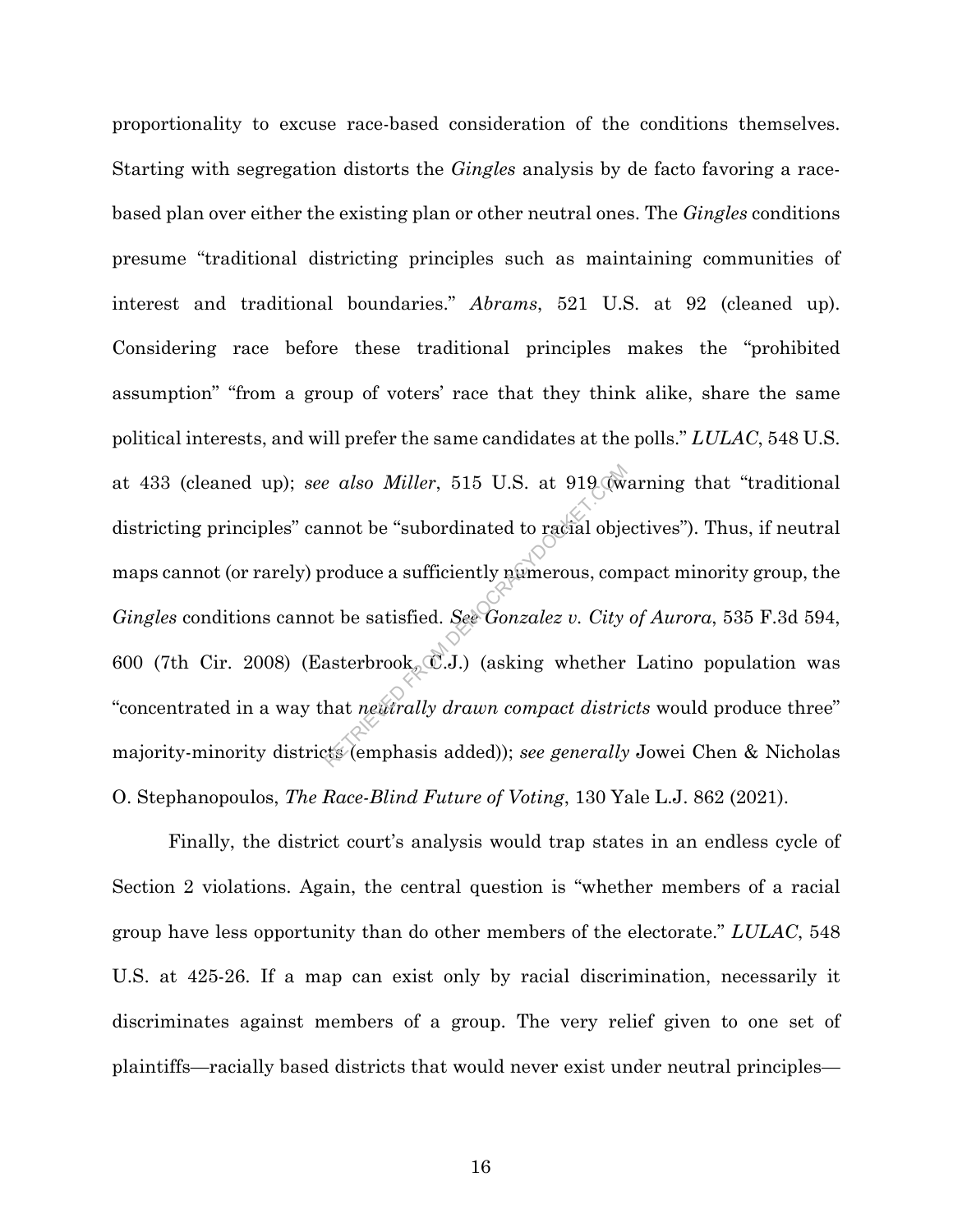would itself create a new Section 2 violation as to another plaintiff class, whose voting strength would be diminished by the remedial plan. Had a legislative mapmaker started off making racial segregation a "nonnegotiable principle," there is little doubt what fate the resulting map would meet on a Section 2 challenge. *E.g.*, *Miller*, 515 U.S. at 919 ("This statement from a state official is powerful evidence that the legislature subordinated traditional districting principles to race"); *Ashcroft*, 539 U.S. at 491 (Kennedy, J., concurring) ("Race cannot be the predominant factor in redistricting"). So telling the Louisiana legislature to adopt such a map (within 14 days) is telling it to violate the very federal law the new map would supposedly remedy. App. 2-3. The statute should not be read to lead to so absurd a result. Not only does its text forbid this result, "few devices could be better designed to exacerbate racial tensions than the consciously segregated districting system" required by the district court. *Holder*, 512 U.S. at 907 (Thomas, J., concurring in judgment). beta the very federal law the new<br>tatute should not be read to lead to<br>his result, "few devices could be betto<br>consciously segregated districting<br>2 U.S. at 907 (Thomas, J., concurring<br>does not require proportional is<br>edent

### **B. Precedent does not require proportional representation.**

This Court's precedents confirm that there are no race-based traditional districting criteria a State may employ to achieve proportional representation. In *Miller*, the Court explained that to establish a racial gerrymandering claim, "a plaintiff must prove that the legislature subordinated traditional race-neutral districting principles ... to racial considerations." 515 U.S. at 916 (cleaned up). "Where these or other race-neutral considerations are the basis for redistricting legislation, and are not subordinated to race, a State can defeat a claim that a district has been gerrymandered on racial lines." *Ibid.* (cleaned up). Nowhere has the Court suggested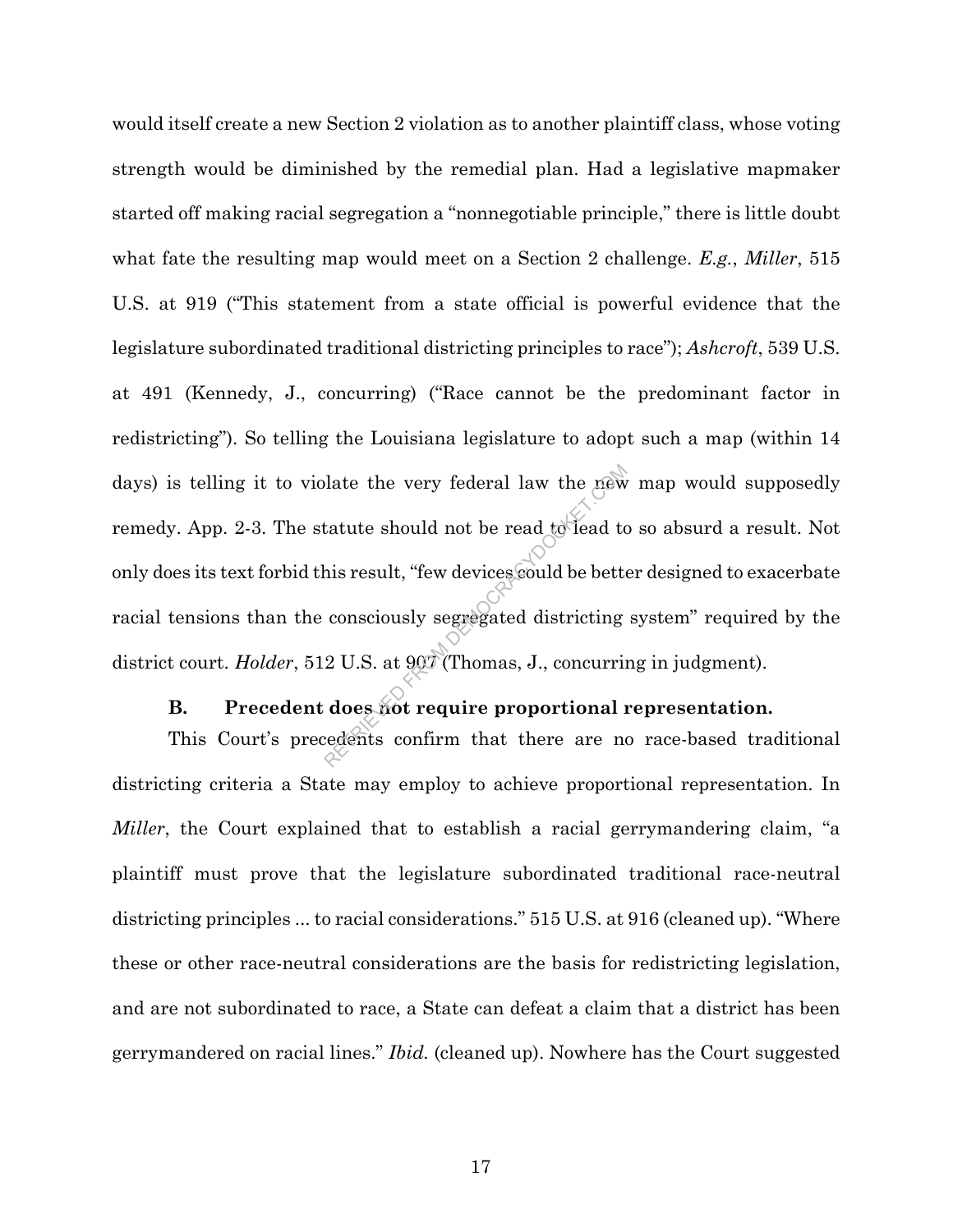that there are legitimate or traditional race-based principles to which states may point as a defense.

In *Miller*, this Court invalidated congressional maps drawn in Georgia that sought proportional representation. At the insistence of the U.S. Department of Justice, the state legislature had drawn three of 11 districts as majority-minority to mirror the State's black population (27%). *Id.* at 906-07, 927-28. The Court rejected those maps because, as the State had all but conceded, "race was the predominant factor in drawing" the new majority-minority district. *Id.* at 918. "[E]very objective districting factor that could realistically be subordinated to racial tinkering in fact suffered that fate." *Id.* at 919 (cleaned up). Even where "the boundaries" of the new district "follow[ed]" existing divisions like precinct lines, those choices were themselves the product of "design[] ... along racial lines." *Ibid.* (cleaned up). wild realistically be subordinated to<br>
t 919 (cleaned up). Even where "the<br>
isting divisions like precinct line<br>
of "design[] ... along racial lines." Ibi<br>
d this racial gerrymander, specific<br>
s to believe that Georgia's e

The Court rejected this racial gerrymander, specifically holding that "there was no reasonable basis to believe that Georgia's earlier [non-proportional] plans violated" the VRA. *Id.* at 923. "The State's policy of adhering to other districting principles instead of creating as many majority-minority districts as possible does not support an inference that the plan ... discriminates on the basis of race or color." *Id.* at 924. Because engaging in "presumptively unconstitutional race-based districting" would have brought the VRA "into tension with the Fourteenth Amendment," the Court rejected the State's maps, even though those maps provided proportional representation. *Id.* at 927. As the Court explained, "[i]t takes a shortsighted and unauthorized view of the Voting Rights Act to invoke that statute, which has played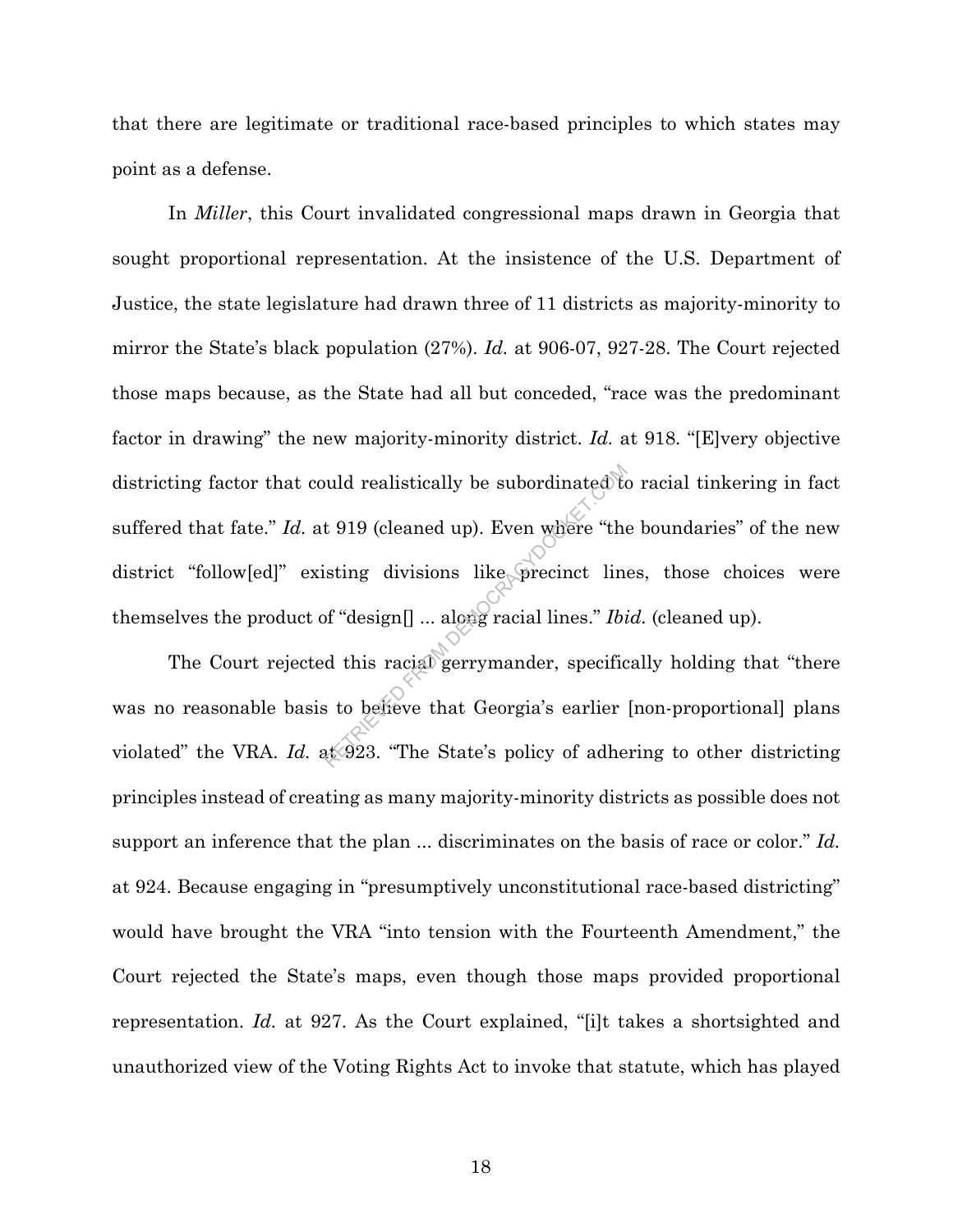a decisive role in redressing some of our worst forms of discrimination, to demand the very racial stereotyping the Fourteenth Amendment forbids." *Id.* at 927-28.

This Court thus remanded the case, and after the state legislature failed to act, the district court drew maps with only one majority-minority district (9%) representation far below black Georgians' 27% share of the population. *Abrams*, 521 U.S. at 78; *see id.* at 103 (Breyer, J., dissenting). "The absence of a second, if not a third, majority-black district" was "the principal point of contention" here. *Id.* at 78 (majority opinion). Yet this Court upheld the district court's maps, which focused on "Georgia's traditional redistricting principles." *Id.* at 84. The district court had "considered the possibility of creating a second majority-black district but decided doing so would require it to subordinate Georgia's traditional districting policies and consider race predominantly, to the exclusion of both constitutional norms and common sense." *Ibid.* (cleaned up). This Court agreed, and explained "that the black population was not sufficiently compact" for even "a *second* majority-black district." *Id.* at 91 (emphasis added). Thus, even getting to two majority-minority districts (18%) by focusing on race would have violated the Equal Protection Clause, and the Court rejected the use of DOJ's proposed "plan as the basis for a remedy [that] would validate the very maneuvers that were a major cause of the unconstitutional districting" at issue in *Miller*. *Id.* at 86; *see id.* at 109 (Breyer, J., dissenting) ("The majority means that a two-district plan would be unlawful—that it would violate the Constitution"). edistricting principles." Id. at 84.<br>ty of creating a second majority-blic to subordinate Georgia's traditions<br>antly, to the exclusion of both coverand up). This Court agreed, and  $\epsilon$ <br>ciently compact" for even "a second l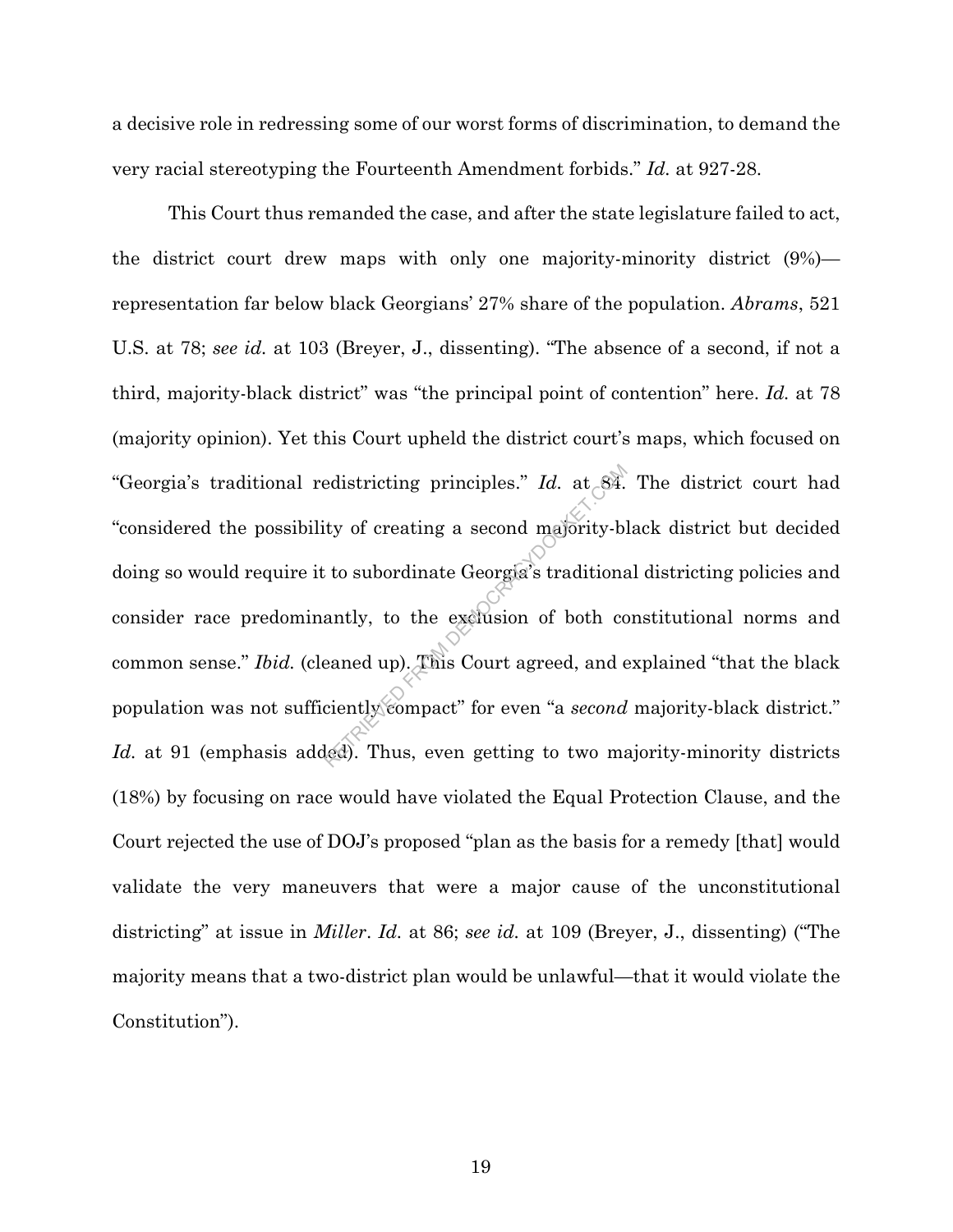This Court's teachings in *Miller* and *Abrams* show the error of the district court's analysis, which prioritized race over traditional districting principles in pursuit of proportional representation. Not only is the degree of disproportionality in this case well below the disproportionality permitted in *Abrams*, the district court's overarching focus on race makes the same mistake made by the state legislature (at DOJ's insistence) in *Miller*. The district court's decision thus conflicts with this Court's precedents.

### **C. The Fourteenth Amendment prohibits maps drawn by race.**

A State cannot constitutionally be forced to adopt a plan that is premised on and would never exist absent unequal treatment based on race. "[T]he moral imperative of racial neutrality is the driving force of the Equal Protection Clause." *Bartlett*, 556 U.S. at 21 (cleaned up). "[S]ystematically dividing the country into electoral districts along racial lines" is "nothing short of a system of 'political apartheid.'" *Holder*, 512 U.S. at 905 (Thomas, J., concurring in judgment) (quoting *Shaw v. Reno* (*Shaw I*), 509 U.S. 630, 647 (1993)). For that reason, "the sorting of persons with an intent to divide by reason of race raises the most serious constitutional questions." *De Grandy*, 512 U.S. at 1029 (Kennedy, J., concurring in part and in judgment). mstitutionally be forced to adopt as<br>absent unequal treatment based<br>trality is the driving force of the E.<br>(cleaned up). "[Systematically di<br>racial lines" is "nothing short c<br>U.S. at 905 (Thomas, J., concurrir<br>509 U.S. 630

This Court has applied strict scrutiny when the government discriminates based on "racial classifications." *Parents Involved in Cmty. Sch. v. Seattle Sch. Dist. No. 1*, 551 U.S. 701, 720 (2007) (plurality opinion) (collecting cases). Racial gerrymanders must be narrowly tailored to achieving a "compelling state interest." *Shaw II*, 517 U.S. at 908. Proportional representation is not a compelling state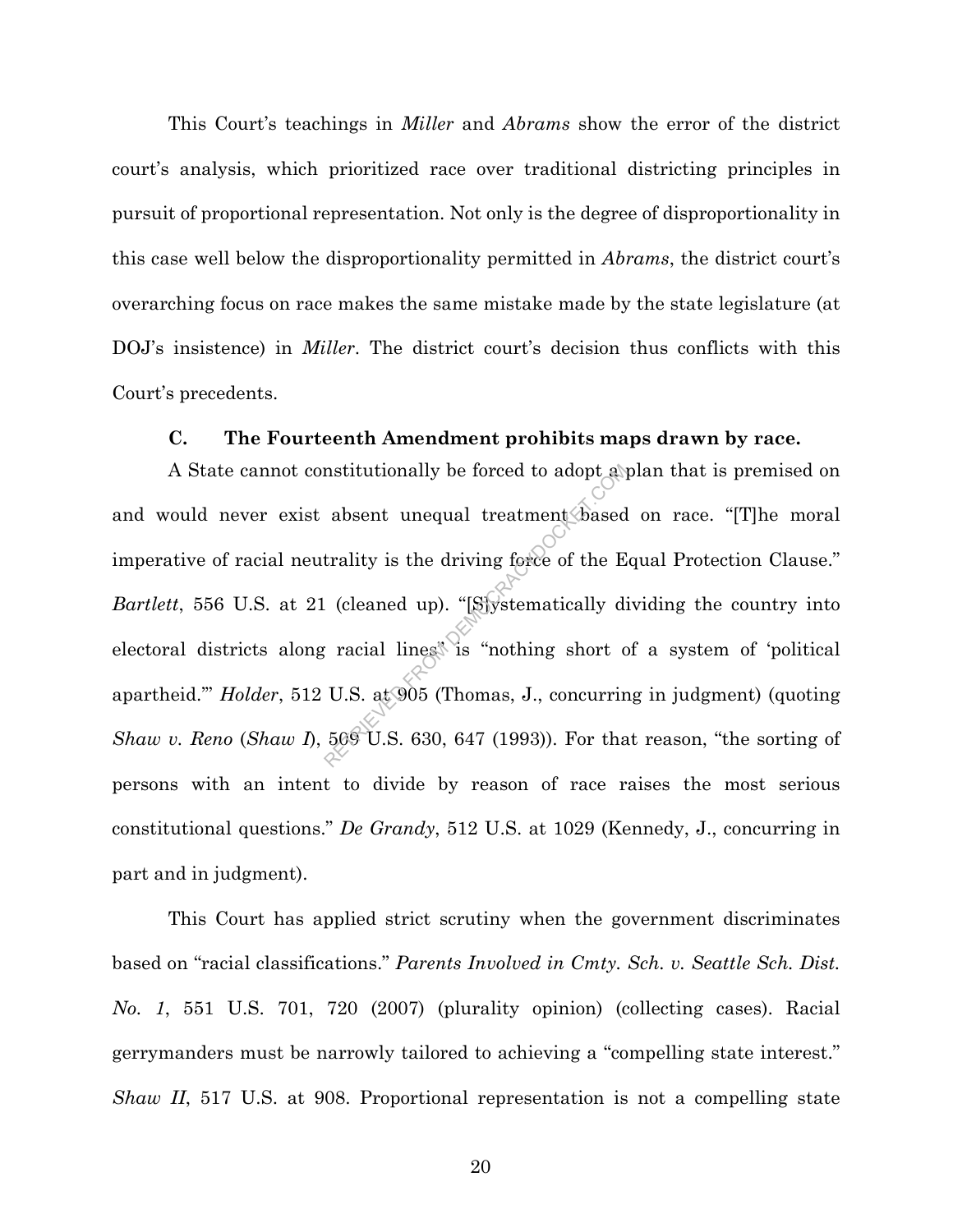interest. *See Gingles*, 478 U.S. at 84 (O'Connor, J., concurring in judgment) ("Congress did not intend to create a right to proportional representation"). This Court has "assume[d], without deciding, that the State's interest in complying with the Voting Rights Act [is] compelling." *Bethune-Hill v. Virginia State Bd. of Elections*, 137 S. Ct. 788, 801 (2017).6 But "the purpose of the Voting Rights Act [is] to eliminate the negative effects of past discrimination," *Gingles*, 478 U.S. at 65, and "[a] State's interest in remedying the effects of past or present racial discrimination" will only "rise to the level of a compelling state interest" if the State "satisf[ies] two conditions," *Shaw II*, 517 U.S. at 909. *First*, "the discrimination must be 'identified discrimination.'" *Ibid.* Any mere "generalized assertion of past discrimination in a particular industry or region is not adequate.<sup>"</sup> *Ibid*. And likewise, "an effort to alleviate the effects of societal discrimination is not a compelling interest." *Id.* at 909- 10. Second, a legislature "must have had a strong basis in evidence to conclude that remedial action was necessary, before it" acts based on race. *Id.* at 910 (cleaned up) t 909. *First*, "the discrimination"<br>ny mere "generalized assertion of<br>region is not adequate." *Ibid*. And<br>cietal discrimination is not a compel<br>"must have had a strong basis in e<br>essary before it" acts based on race.<br>fis

Here, the plaintiffs cannot show either condition leading to a compelling interest, much less narrow tailoring. They cannot identify any relevant discrimination, because ten thousand neutral maps produced even less representation. App. 15. And they cannot show that a "strong basis in evidence" justifies their maps. *Cooper*, 137 S. Ct. at 1464. The only discrimination here is by the plaintiffs, whose proposed "racial tinkering" and prioritization of "mechanical racial targets above all other districting criteria" provides strong "evidence that race

<sup>6</sup> Compliance with a statute cannot justify a violation of the Constitution. *Cf. Bethune-Hill*, 137 S. Ct. at 804-05 (Thomas, J., concurring in judgment in part and dissenting in part).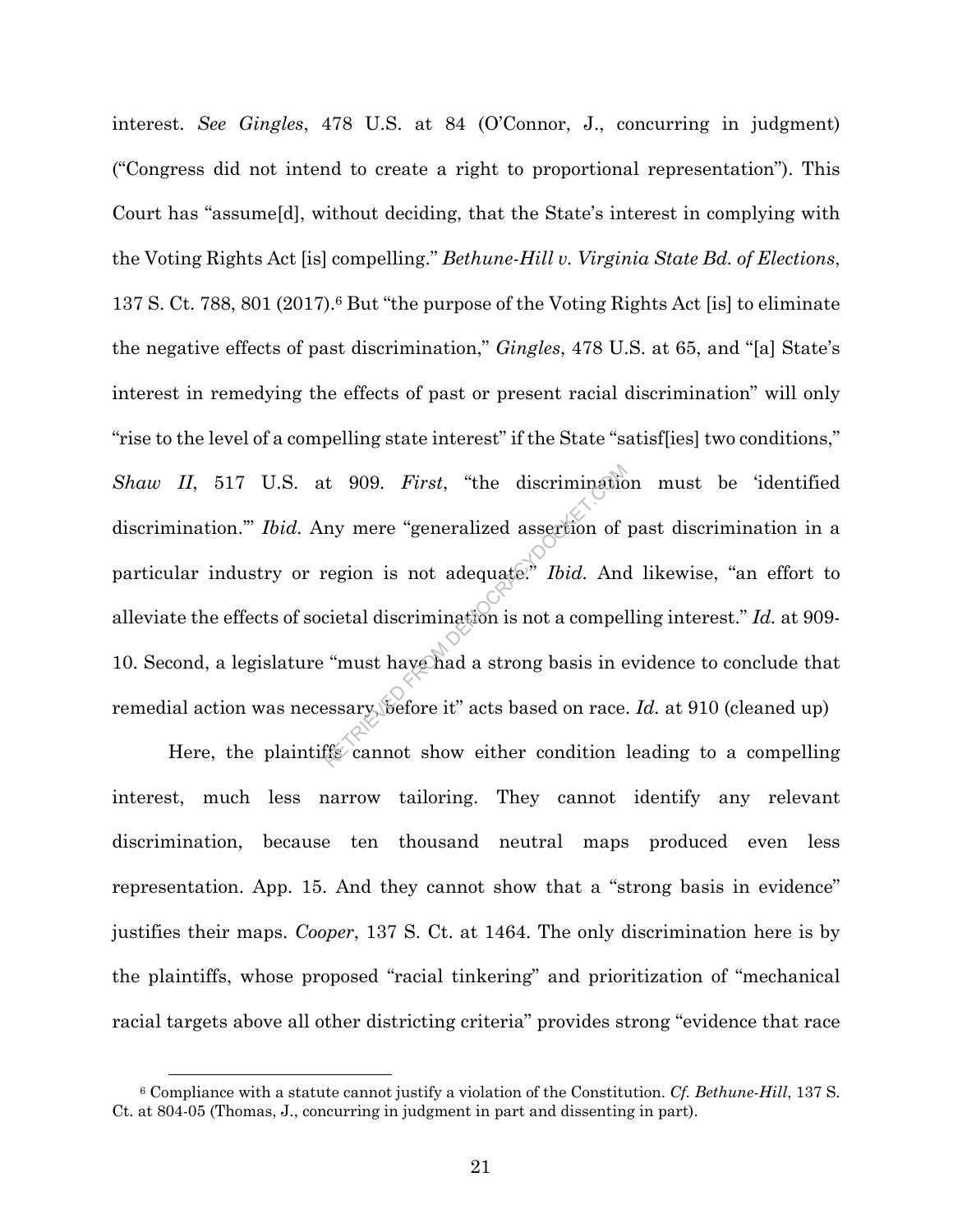motivated the drawing" of their proposed remedial redistricting plan. *Miller*, 515 U.S. at 919 (cleaned up) (first quote); *Alabama Legislative Black Caucus v. Alabama*, 575 U.S. 254, 267 (2015) (second and third quotes).

All told, the court's order is contrary to the promise of the Equal Protection Clause. The injunction is premised on the noxious idea that redistricting begins and ends with racial considerations. The race-based sorting of a State's voters that the injunction will require "reinforces the perception that members of the same racial group—regardless of their age, education, economic status, or the community in which they live—think alike, share the same political interests, and will prefer the same candidates at the polls." *Shaw I*, 509 U.S. at 647. And it sends an "equally pernicious" message to elected representatives in those districts: "their primary obligation is to represent only the members of that [racial] group, rather than their constituency as a whole." *Id.* at 648. If this is what the VRA requires of single-member districts, then the VRA is unconstitutional as applied here. Final political interpolitical interpolitical interpolitical political political political elected representatives in those of that [racial]  $Id$ . at 648. If this is what the VRA representatives is uncertainty in the VRA r

In the dissenting opinion in *Rucho*, members of this Court lamented the possibility that "today's mapmakers can generate thousands of possibilities at the touch of a key—and then choose the one giving their party maximum advantage (usually while still meeting traditional districting requirements)." 139 S. Ct. at 2513 (Kagan, J., dissenting). What the plaintiffs have done here would make the dissenters' nefarious mapmaker blush. The plaintiffs ignored ten thousand random race-neutral maps. None resulted in a single majority-minority district, let alone two. App. 15. There can be no question, then, that the maps the plaintiffs ultimately